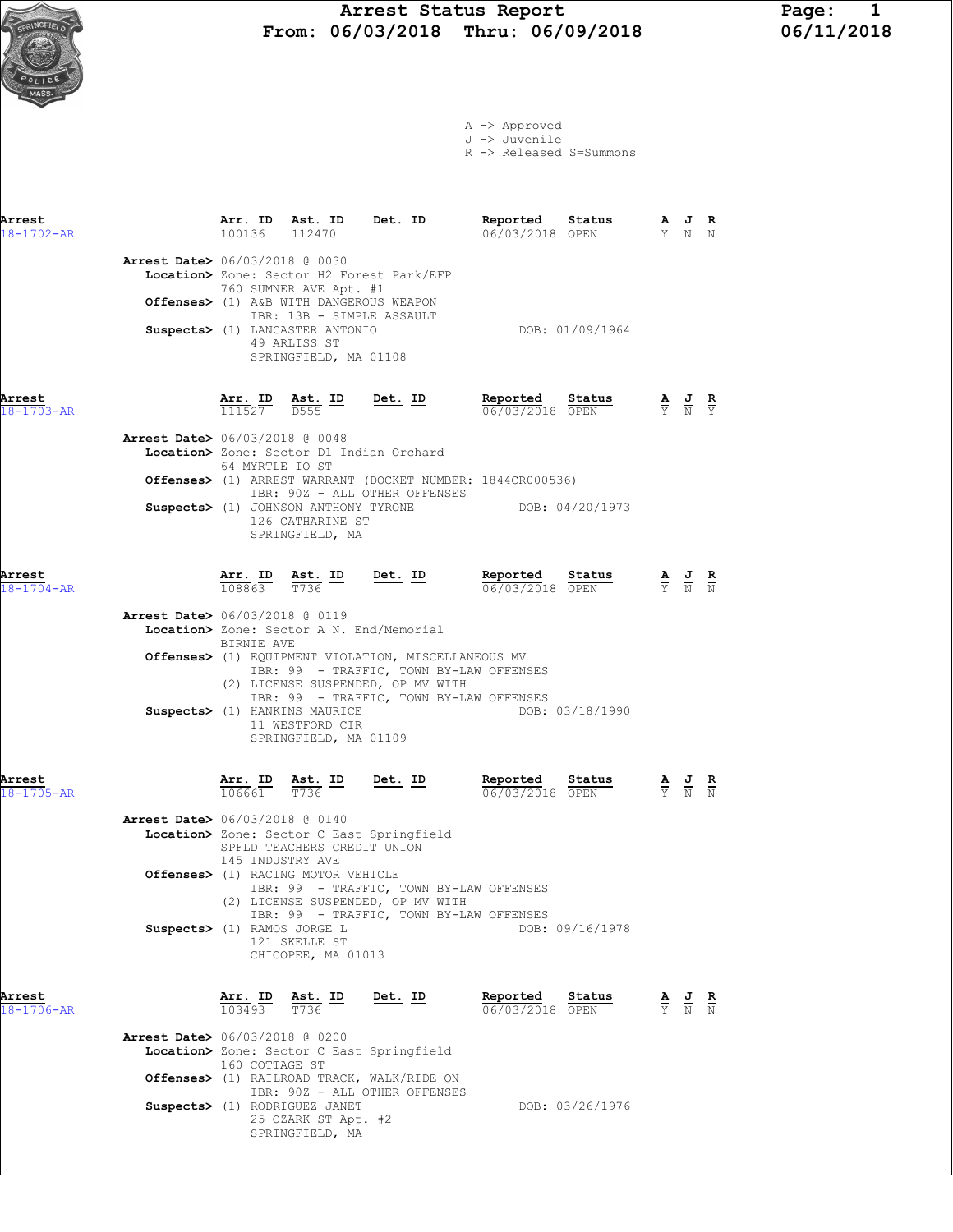# Arrest Status Report Page: 2<br>16/03/2018 Thru: 06/09/2018 06/11/2018 From:  $06/03/2018$  Thru:  $06/09/2018$

|  | A -> Approved |
|--|---------------|
|  | J -> Juvenile |

R -> Released S=Summons

| Arrest<br>$18 - 1707 - AR$ |                                          | Arr. ID<br>103493                                           | Ast. ID<br>T736                                                                                           | Det. ID                                                                                                                                                   | Reported<br>06/03/2018 OPEN                           | Status          |                                                                                                 | $\frac{\mathbf{A}}{\mathbf{Y}}$ $\frac{\mathbf{J}}{\mathbf{N}}$ $\frac{\mathbf{R}}{\mathbf{N}}$ |  |
|----------------------------|------------------------------------------|-------------------------------------------------------------|-----------------------------------------------------------------------------------------------------------|-----------------------------------------------------------------------------------------------------------------------------------------------------------|-------------------------------------------------------|-----------------|-------------------------------------------------------------------------------------------------|-------------------------------------------------------------------------------------------------|--|
|                            | <b>Arrest Date&gt;</b> 06/03/2018 @ 0200 | 160 COTTAGE ST                                              |                                                                                                           | Location> Zone: Sector C East Springfield<br>Offenses> (1) RAILROAD TRACK, WALK/RIDE ON                                                                   |                                                       |                 |                                                                                                 |                                                                                                 |  |
|                            |                                          |                                                             | Suspects> (1) TIRADO KELVIN R<br>93 LAMONT ST<br>SPRINGFIELD, MA                                          | IBR: 90Z - ALL OTHER OFFENSES                                                                                                                             |                                                       | DOB: 03/05/1979 |                                                                                                 |                                                                                                 |  |
| Arrest<br>$18 - 1708 - AR$ |                                          | $\frac{\text{Arr.}}{100135}$ $\frac{\text{ Ast.}}{T736}$ ID |                                                                                                           | $Det. ID$                                                                                                                                                 | Reported Status<br>06/03/2018 OPEN                    |                 | $\frac{\mathbf{A}}{\mathrm{Y}}$ $\frac{\mathbf{J}}{\mathrm{N}}$ $\frac{\mathbf{R}}{\mathrm{N}}$ |                                                                                                 |  |
|                            | <b>Arrest Date&gt;</b> 06/03/2018 @ 0240 | ROOSEVELT AVE                                               |                                                                                                           | Location> Zone: Sector C East Springfield                                                                                                                 |                                                       |                 |                                                                                                 |                                                                                                 |  |
|                            |                                          |                                                             | Offenses> (1) DRUG, POSSESS CLASS A<br>208 TYLER ST                                                       | IBR: 35A - DRUG / NARCOTIC VIOLATIONS                                                                                                                     | Suspects> (1) DELGADO JONATHAN ISAIAH DOB: 09/27/1990 |                 |                                                                                                 |                                                                                                 |  |
|                            |                                          |                                                             | SPRINGFIELD, MA 01109                                                                                     |                                                                                                                                                           |                                                       |                 |                                                                                                 |                                                                                                 |  |
| Arrest<br>$18 - 1709 - AR$ |                                          |                                                             | $\frac{\texttt{Arr.}}{112473}$ $\frac{\texttt{ Ast.}}{112470}$ $\frac{\texttt{Det.}}{1}$                  |                                                                                                                                                           | Reported Status<br>06/03/2018 OPEN                    |                 |                                                                                                 | $\frac{\mathbf{A}}{\mathbf{Y}}$ $\frac{\mathbf{J}}{\mathbf{N}}$ $\frac{\mathbf{R}}{\mathbf{N}}$ |  |
|                            | <b>Arrest Date&gt;</b> 06/03/2018 @ 1610 |                                                             | 44 RANNEY ST Apt. #2FL                                                                                    | Location> Zone: Sector H2 Forest Park/EFP                                                                                                                 |                                                       |                 |                                                                                                 |                                                                                                 |  |
|                            |                                          |                                                             | (2) RESIST ARREST<br>IBR: 13B - SIMPLE ASSAULT<br>(3) DISORDERLY CONDUCT<br>(4) A&B WITH DANGEROUS WEAPON | Offenses> (1) Police Officer, Interfere with<br>IBR: 90Z - ALL OTHER OFFENSES<br>IBR: 90C - DISORDERLY CONDUCT                                            |                                                       |                 |                                                                                                 |                                                                                                 |  |
|                            | Suspects> (1) GLENN DSHAE                |                                                             | IBR: 13B - SIMPLE ASSAULT<br>44 ARMSTRONG ST                                                              | WEST SPRINGFIELD, MA 01089                                                                                                                                |                                                       | DOB: 12/29/1994 |                                                                                                 |                                                                                                 |  |
| Arrest<br>18-1711-AR       |                                          | $\frac{\texttt{Arr.}}{106661}$                              | $\frac{\text{Ast.}}{\text{T}736}$ ID                                                                      | <u>Det.</u> ID                                                                                                                                            | Reported<br>06/03/2018 OPEN                           | Status          |                                                                                                 | $\frac{\mathbf{A}}{\mathbf{Y}}$ $\frac{\mathbf{J}}{\mathbf{N}}$ $\frac{\mathbf{R}}{\mathbf{N}}$ |  |
|                            | Arrest Date> 06/03/2018 @ 1730           |                                                             |                                                                                                           |                                                                                                                                                           |                                                       |                 |                                                                                                 |                                                                                                 |  |
|                            |                                          | 67 LITTLETON ST                                             |                                                                                                           | Location> Zone: Sector B2 Liberty Heights                                                                                                                 |                                                       |                 |                                                                                                 |                                                                                                 |  |
|                            |                                          |                                                             |                                                                                                           | Offenses> (1) UNLICENSED OPERATION OF MV<br>IBR: 99 - TRAFFIC, TOWN BY-LAW OFFENSES<br>(2) SNOW/REC VEH UNSAFE OPERATION                                  |                                                       |                 |                                                                                                 |                                                                                                 |  |
|                            |                                          |                                                             | (3) SNOW/REC VEH UNREGISTERED                                                                             | IBR: 90D - DRIVING UNDER THE INFLUENCE<br>IBR: 99 - TRAFFIC, TOWN BY-LAW OFFENSES                                                                         |                                                       |                 |                                                                                                 |                                                                                                 |  |
|                            |                                          |                                                             |                                                                                                           | (4) SNOW/REC VEH NOISE VIOLATION<br>IBR: 99 - TRAFFIC, TOWN BY-LAW OFFENSES<br>(5) SNOW/REC VEH PUBLIC WAY, ON<br>IBR: 99 - TRAFFIC, TOWN BY-LAW OFFENSES |                                                       |                 |                                                                                                 |                                                                                                 |  |
|                            |                                          |                                                             | (7) MOTOR VEH, RECEIVE STOLEN                                                                             | (6) SNOW/REC VEH HELMET VIOLATION<br>IBR: 99 - TRAFFIC, TOWN BY-LAW OFFENSES                                                                              |                                                       |                 |                                                                                                 |                                                                                                 |  |
|                            |                                          |                                                             | (8) STOP/YIELD, FAIL TO<br>(9) STOP/YIELD, FAIL TO                                                        | IBR: 280 - STOLEN PROPERTY OFFENSES<br>IBR: 99 - TRAFFIC, TOWN BY-LAW OFFENSES                                                                            |                                                       |                 |                                                                                                 |                                                                                                 |  |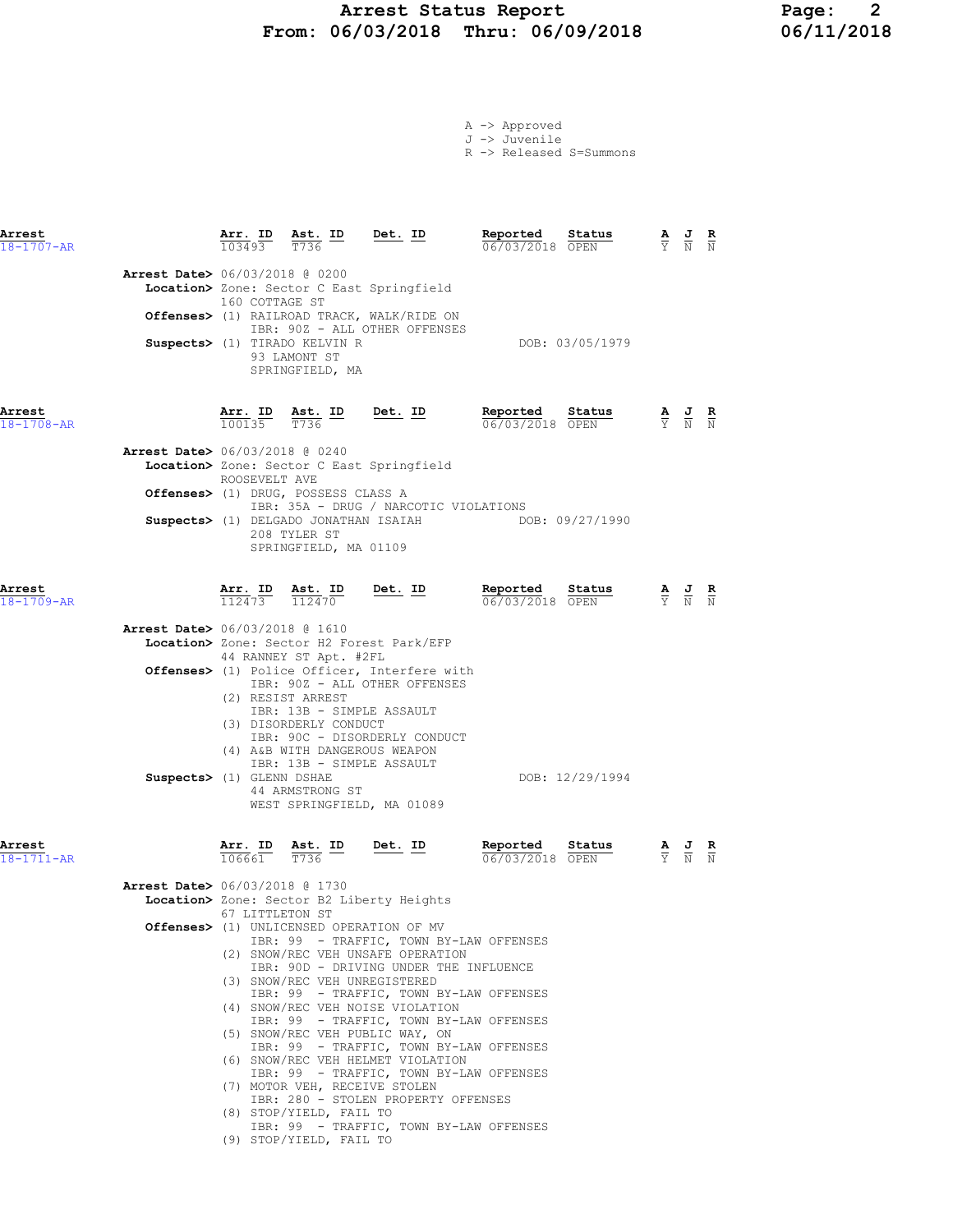### Arrest Status Report Page: 3 From: 06/03/2018 Thru: 06/09/2018 06/11/2018

| Arrest                     |                                                                    | Arr. ID                              | Ast. ID                                                                                                                 | Det. ID                                                                                                                                     | Reported                                                                                                          | Status                    |                                                                                                 | $\underline{A}$ $\underline{J}$ $\underline{R}$                                                 |               |
|----------------------------|--------------------------------------------------------------------|--------------------------------------|-------------------------------------------------------------------------------------------------------------------------|---------------------------------------------------------------------------------------------------------------------------------------------|-------------------------------------------------------------------------------------------------------------------|---------------------------|-------------------------------------------------------------------------------------------------|-------------------------------------------------------------------------------------------------|---------------|
|                            |                                                                    | JOHNSON ST                           | IBR: 120 - ROBBERY<br>(2) ARREST WARRANT<br>Suspects> (1) BURSTON TAYRONE LEE<br>TEMPLE ST Apt. #3FL<br>SPRINGFIELD, MA | Location> Zone: Sector H2 Forest Park/EFP<br>Offenses> (1) RECEIVE STOLEN PROPERTY -\$1200<br>IBR: 90Z - ALL OTHER OFFENSES                 |                                                                                                                   | DOB: 09/26/1996           |                                                                                                 |                                                                                                 |               |
| Arrest<br>18-1716-AR       | <b>Arrest Date&gt;</b> 06/03/2018 @ 2103                           |                                      | $\frac{\texttt{Arr.}}{107942}$ $\frac{\texttt{Ab.}}{107789}$                                                            | <u>Det. ID</u>                                                                                                                              | Reported Status<br>06/03/2018 OPEN                                                                                |                           |                                                                                                 | $\frac{\mathbf{A}}{\mathbf{Y}}$ $\frac{\mathbf{J}}{\mathbf{N}}$ $\frac{\mathbf{R}}{\mathbf{Y}}$ |               |
|                            | <b>Arrest Date&gt;</b> 06/03/2018 @ 1835<br>Offenses> (1) TRESPASS | STEPS OF<br>2 MATTOON ST<br>HOMELESS | Suspects> (1) RAHILLY ROBERT JR.<br>SPRINGFIELD, MA 01105                                                               | Location> Zone: Sector E2 Metro/6Corners<br>IBR: 90J - TRESPASS OF REAL PROPERTY                                                            |                                                                                                                   | DOB: 05/22/1964           |                                                                                                 |                                                                                                 |               |
| Arrest<br>$18 - 1714 - AR$ |                                                                    | C <sub>240</sub>                     | Suspects> (1) INGRAM RONALD SAYQUAN<br>837 STATE ST Apt. #504<br>SPRINGFIELD, MA 01105<br><u>Arr. ID Ast. ID</u>        | Det. ID                                                                                                                                     | IBR: 99 - TRAFFIC, TOWN BY-LAW OFFENSES<br>DOB: 06/09/1997<br>Reported<br>06/03/2018 OPEN                         | Status                    |                                                                                                 | $\frac{\mathbf{A}}{\mathbf{Y}}$ $\frac{\mathbf{J}}{\mathbf{N}}$                                 | $\frac{R}{Y}$ |
| 18-1713-AR                 | <b>Arrest Date&gt;</b> 06/03/2018 @ 1823                           | 194 PENDLETON AVE                    | $\frac{\texttt{Arr. ID}}{101951}$ $\frac{\texttt{ Ast. ID}}{D784}$<br>Offenses> (1) INSPECTION/STICKER, NO              | Location> Zone: Sector F2 Old&Upper Hill<br>(2) LICENSE SUSPENDED, OP MV WITH                                                               | 06/03/2018 OPEN<br>IBR: 99 - TRAFFIC, TOWN BY-LAW OFFENSES                                                        |                           |                                                                                                 | $\frac{\mathbf{A}}{\mathbf{Y}}$ $\frac{\mathbf{J}}{\mathbf{N}}$ $\frac{\mathbf{R}}{\mathbf{N}}$ |               |
| Arrest                     |                                                                    | Arr. ID                              |                                                                                                                         | SPRINGFIELD, MA 01105-1636<br><u>Det. ID</u>                                                                                                | Reported                                                                                                          | Status                    |                                                                                                 |                                                                                                 |               |
|                            |                                                                    |                                      | 500 HANCOCK ST Apt. #C6                                                                                                 | IBR: 90Z - ALL OTHER OFFENSES<br>IBR: 90Z - ALL OTHER OFFENSES                                                                              | (2) DEFAULT WARRANT SPFLD DIST #1723CR006352<br>Suspects> (1) CRESPO-TORRES ERNESTO P DOB: 08/23/1974             |                           |                                                                                                 |                                                                                                 |               |
|                            | <b>Arrest Date&gt;</b> 06/03/2018 @ 1827                           | IN FRONT OF                          | Location> Zone: Sector H1 Forest Park<br>31 FORT PLEASANT AVE                                                           |                                                                                                                                             | Offenses> (1) DEFAULT WARRANT SPFLD DIST #1823CR001742                                                            |                           |                                                                                                 |                                                                                                 |               |
| Arrest<br>18-1712-AR       |                                                                    |                                      | (10) STOP/YIELD, FAIL TO<br>60 GATEWOOD RD                                                                              | Suspects> (1) FLORES DAMIEN SHAKWAM<br>SPRINGFIELD, MA 01107-1756<br>$\frac{\texttt{Arr.}}{107942}$ $\frac{\texttt{ Ast.}}{107789}$ Det. ID | IBR: 99 - TRAFFIC, TOWN BY-LAW OFFENSES<br>IBR: 99 - TRAFFIC, TOWN BY-LAW OFFENSES<br>Reported<br>06/03/2018 OPEN | DOB: 05/27/1994<br>Status | $\frac{\mathbf{A}}{\mathbf{Y}}$ $\frac{\mathbf{J}}{\mathbf{N}}$ $\frac{\mathbf{R}}{\mathbf{Y}}$ |                                                                                                 |               |
|                            |                                                                    |                                      |                                                                                                                         |                                                                                                                                             | A -> Approved<br>J -> Juvenile<br>R -> Released S=Summons                                                         |                           |                                                                                                 |                                                                                                 |               |
|                            |                                                                    |                                      |                                                                                                                         |                                                                                                                                             |                                                                                                                   |                           |                                                                                                 |                                                                                                 |               |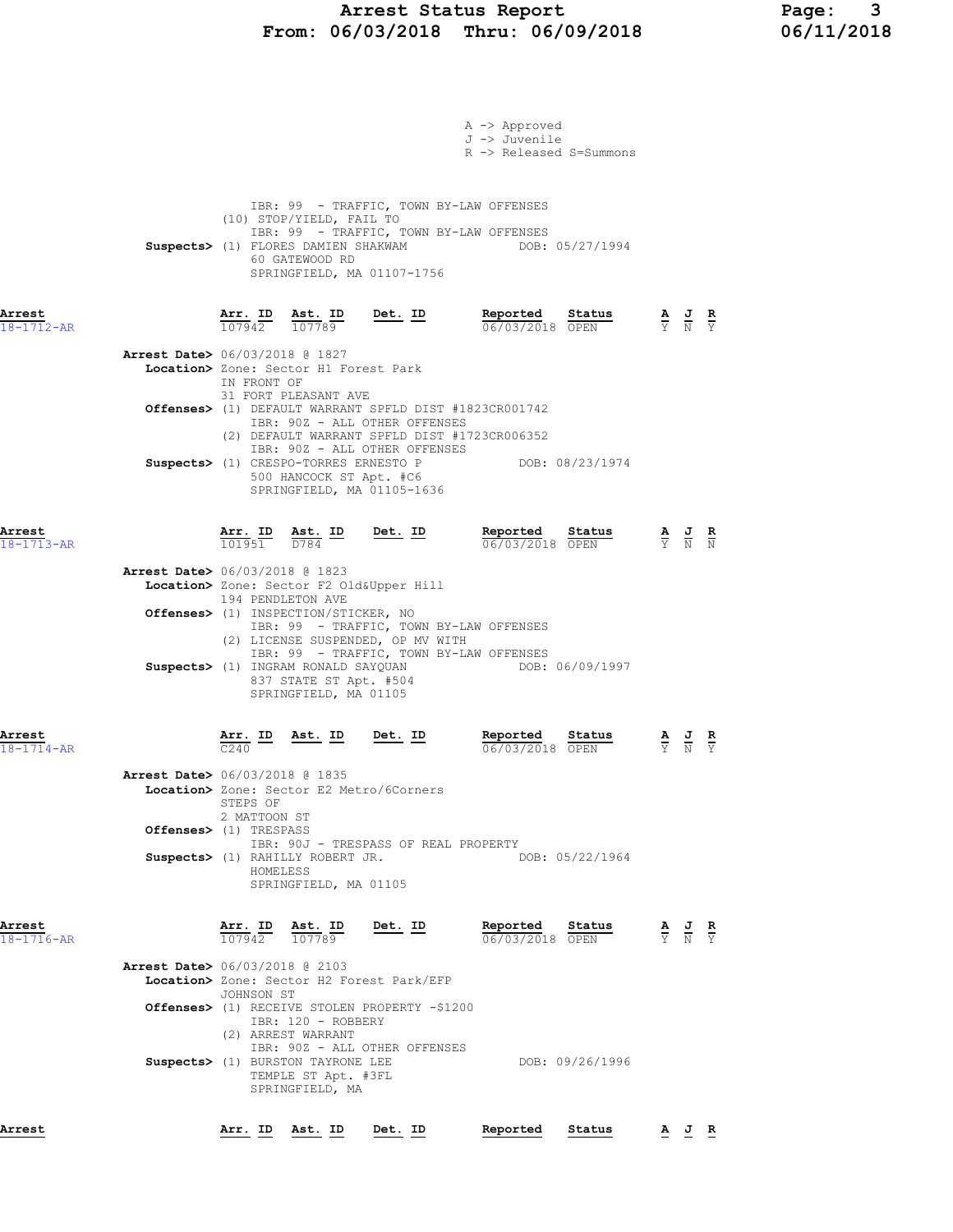### Arrest Status Report Page: 4 From: 06/03/2018 Thru: 06/09/2018 06/11/2018

|                            |                                                                                                                                                                                                                                                                                               | A -> Approved<br>J -> Juvenile<br>R -> Released S=Summons |                                                                                                       |
|----------------------------|-----------------------------------------------------------------------------------------------------------------------------------------------------------------------------------------------------------------------------------------------------------------------------------------------|-----------------------------------------------------------|-------------------------------------------------------------------------------------------------------|
| 18-1717-AR                 | C240 K495                                                                                                                                                                                                                                                                                     | 06/03/2018 OPEN Y N Y                                     |                                                                                                       |
|                            | <b>Arrest Date&gt;</b> 06/03/2018 @ 2320<br>Location> Zone: Sector E1 Metro/South End<br>MAIN ST                                                                                                                                                                                              |                                                           |                                                                                                       |
|                            | Offenses> (1) ARREST WARRANT<br>IBR: 90Z - ALL OTHER OFFENSES<br>(2) DEFAULT WARRANT<br>IBR: 90Z - ALL OTHER OFFENSES<br>(3) ARREST WARRANT 0923CR005092 CHAP 90<br>IBR: 90Z - ALL OTHER OFFENSES<br>Suspects> (1) GARCIA MORALES ROBERTO<br>314 ORANGE ST Apt. #1FL<br>SPRINGFIELD, MA 01108 | DOB: 02/20/1983                                           |                                                                                                       |
| Arrest<br>$18 - 1718 - AR$ | Ast. ID Det. ID<br><u>Arr. ID</u><br>B034                                                                                                                                                                                                                                                     | Reported<br><u>Status</u><br>06/04/2018 OPEN              | $\frac{\mathbf{A}}{\mathbf{Y}}$ $\frac{\mathbf{J}}{\mathbf{N}}$ $\frac{\mathbf{R}}{\mathbf{Y}}$       |
|                            | <b>Arrest Date&gt;</b> 06/04/2018 @ 0928<br>Location> Zone: Sector E2 Metro/6Corners<br>130 PEARL ST<br>Offenses> (1) DEFAULT WARRANT                                                                                                                                                         |                                                           |                                                                                                       |
|                            | IBR: 90Z - ALL OTHER OFFENSES<br>Suspects> (1) JOHNSON MARK ANTHONY<br>92 OAK ST<br>SPRINGFIELD, MA 01109                                                                                                                                                                                     | DOB: 03/10/1961                                           |                                                                                                       |
| Arrest<br>18-1719-AR       | $Det. ID$<br>$\frac{\texttt{Arr.}}{\texttt{A140}}$ ID<br>$\frac{\texttt{Ast.}}{R741}$ ID                                                                                                                                                                                                      | Reported<br>Status<br>06/04/2018 OPEN                     | $\frac{\mathbf{A}}{\overline{Y}}$ $\frac{\mathbf{J}}{\overline{N}}$ $\frac{\mathbf{R}}{\overline{Y}}$ |
|                            | <b>Arrest Date&gt;</b> 06/04/2018 @ 1425<br>Location> Zone: Sector E2 Metro/6Corners<br>TEMPLE ST<br>Offenses> (1) SEXUAL CONDUCT FOR FEE<br>IBR: 40A - PROSTITUTION<br>(2) DEFAULT WARRANT#1823CR001917<br>IBR: 90Z - ALL OTHER OFFENSES<br>(3) DEFAULT WARRANT                              |                                                           |                                                                                                       |
|                            | IBR: 90Z - ALL OTHER OFFENSES<br>Suspects> (1) CRICHLOW DOLORES MARIE<br>208 PEARL ST Apt. #2L<br>SPRINGFIELD, MA 01109                                                                                                                                                                       | DOB: 02/26/1986                                           |                                                                                                       |
| Arrest<br>18-1721-AR       | $\frac{\texttt{Arr.}}{\text{A140}}$ ID<br>Ast. ID<br>Det. ID<br><b>B979</b><br><b>Arrest Date&gt;</b> 06/04/2018 @ 1430<br>Location> Zone: Sector E2 Metro/6Corners<br>TEMPLE ST                                                                                                              | Reported<br>Status<br>06/04/2018 OPEN                     | $\frac{\mathbf{R}}{\mathbf{Y}}$<br>$\frac{\mathbf{A}}{\nabla}$                                        |
|                            | <b>Offenses&gt;</b> (1) SEXUAL CONDUCT FOR FEE<br>IBR: 40A - PROSTITUTION<br>Suspects> (1) DUVAL KARA<br>***UNKNOWN***<br>SPRINGFIELD, MA                                                                                                                                                     | DOB: 11/08/1986                                           |                                                                                                       |
| Arrest<br>$18 - 1722 - AR$ | Arr. ID<br>Ast. ID<br>Det. ID<br>C680<br>R741                                                                                                                                                                                                                                                 | Reported<br>Status<br>06/04/2018 OPEN                     | $\frac{\mathbf{A}}{\mathbf{Y}}$ $\frac{\mathbf{J}}{\mathbf{N}}$ $\frac{\mathbf{R}}{\mathbf{Y}}$       |
|                            | <b>Arrest Date&gt;</b> 06/04/2018 @ 1458<br>Location> Zone: Sector E2 Metro/6Corners<br>EDWARDS ST<br><b>Offenses&gt;</b> (1) SEXUAL CONDUCT FOR FEE                                                                                                                                          |                                                           |                                                                                                       |
|                            | IBR: 40A - PROSTITUTION<br>Suspects> (1) IVANOV SVETLANA<br>24 HIGH ST Apt. #134                                                                                                                                                                                                              | DOB: 03/24/1976                                           |                                                                                                       |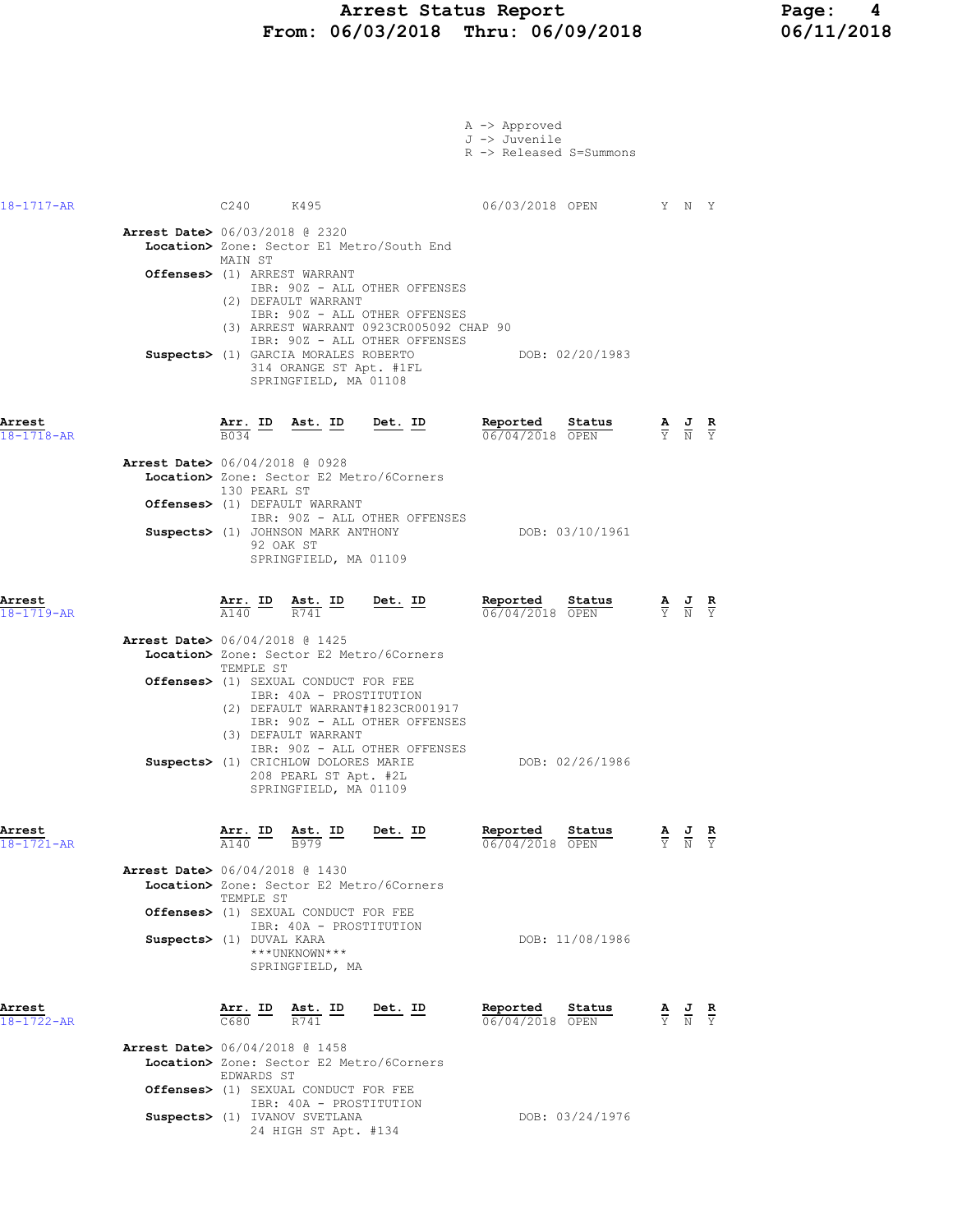### Arrest Status Report Page: 5 From: 06/03/2018 Thru: 06/09/2018

A -> Approved J -> Juvenile

R -> Released S=Summons

SPRINGFIELD, MA

| Arrest<br>$18 - 1724 - AR$ |                                          | Arr. ID<br>111495              | Ast. ID<br>W254                                                                                 | Det. ID                                                                                                                                                                                                          | Reported<br>06/04/2018 OPEN | Status          | A |                                                                                                 | $\frac{\mathbf{R}}{N}$ |
|----------------------------|------------------------------------------|--------------------------------|-------------------------------------------------------------------------------------------------|------------------------------------------------------------------------------------------------------------------------------------------------------------------------------------------------------------------|-----------------------------|-----------------|---|-------------------------------------------------------------------------------------------------|------------------------|
|                            | <b>Arrest Date&gt;</b> 06/04/2018 @ 1755 | 22 QUINCY ST                   | Offenses> (1) ARREST WARRANT<br>Suspects> (1) KUILAN VINCENT<br>30 QUINCY ST<br>SPRINGFIELD, MA | Location> Zone: Sector F2 Old&Upper Hill<br>IBR: 90Z - ALL OTHER OFFENSES                                                                                                                                        |                             | DOB: 02/10/1996 |   |                                                                                                 |                        |
| Arrest<br>18-1725-AR       |                                          | $100135$ $106661$              | Arr. ID Ast. ID                                                                                 | Det. ID                                                                                                                                                                                                          | Reported<br>06/04/2018 OPEN | Status          |   | $\frac{\mathbf{A}}{\mathbf{Y}}$ $\frac{\mathbf{J}}{\mathbf{N}}$ $\frac{\mathbf{R}}{\mathbf{Y}}$ |                        |
|                            | <b>Arrest Date&gt;</b> 06/04/2018 @ 1920 | CALHOUN PARK<br>119 CALHOUN ST |                                                                                                 | Location> Zone: Sector A N. End/Memorial                                                                                                                                                                         |                             |                 |   |                                                                                                 |                        |
|                            |                                          |                                |                                                                                                 | Offenses> (1) DEFAULT WARRANT DOCKET#1523CR006147 FORGERY, FALSE CHECK                                                                                                                                           |                             |                 |   |                                                                                                 |                        |
|                            |                                          |                                | Suspects> (1) JEFFERY ROSEMARIE<br>64 JEFFERSON AVE<br>SPRINGFIELD, MA                          | IBR: 90Z - ALL OTHER OFFENSES                                                                                                                                                                                    |                             | DOB: 12/25/1969 |   |                                                                                                 |                        |
| Arrest<br>18-1726-AR       |                                          | Arr. ID<br>106671              | Ast. ID<br>101937                                                                               | <u>Det. ID</u>                                                                                                                                                                                                   | Reported<br>06/04/2018 OPEN | Status          |   | $\frac{\mathbf{A}}{\mathbf{Y}}$ $\frac{\mathbf{J}}{\mathbf{N}}$ $\frac{\mathbf{R}}{\mathbf{Y}}$ |                        |
|                            | Arrest Date> 06/04/2018 @ 2300           |                                | Location> Zone: Sector F1 McKnight/Bay                                                          |                                                                                                                                                                                                                  |                             |                 |   |                                                                                                 |                        |
|                            |                                          |                                | 180 OAK GROVE AVE<br>(3) FIREARM, STORE IMPROP                                                  | Offenses> (1) BREACH OF PEACE WHILE ARMED<br>IBR: 90C - DISORDERLY CONDUCT<br>(2) FIREARM WITHOUT LICENSE, CARRY LOADED c269/10(a) & (n)<br>IBR: 520 - WEAPON LAW VIOLATIONS<br>IBR: 520 - WEAPON LAW VIOLATIONS |                             |                 |   |                                                                                                 |                        |
|                            | Suspects> (1) RAMIREZ ANGEL              |                                | (4) A&B WITH DANGEROUS WEAPON<br>182 OAK GROVE AVE<br>SPRINGFIELD, MA                           | IBR: 13A - AGGRAVATED ASSAULT                                                                                                                                                                                    |                             | DOB: 04/28/1995 |   |                                                                                                 |                        |
| Arrest<br>18-1730-AR       |                                          | Arr. ID<br>L287                | <u>Ast. ID</u><br>F <sub>150</sub>                                                              | Det. ID                                                                                                                                                                                                          | Reported<br>06/05/2018 OPEN | Status          |   | $\frac{\mathbf{A}}{\mathbf{Y}}$ $\frac{\mathbf{J}}{\mathbf{N}}$                                 | $\frac{R}{Y}$          |
|                            | Arrest Date> 06/05/2018 @ 1300           | 1655 BOSTON RD                 | EASTFIELD MALL                                                                                  | Location> Zone: Sector G2 P.P./Boston Rd.                                                                                                                                                                        |                             |                 |   |                                                                                                 |                        |
|                            |                                          |                                |                                                                                                 | Offenses> (1) FUGITIVE FROM JUSTICE ON COURT WARRANT<br>IBR: 90Z - ALL OTHER OFFENSES                                                                                                                            |                             |                 |   |                                                                                                 |                        |
|                            |                                          |                                | Suspects> (1) EATON KYONDA GENEVA<br>20 GOLDENROD ST<br>SPRINGFIELD, MA 01118                   |                                                                                                                                                                                                                  |                             | DOB: 01/16/1990 |   |                                                                                                 |                        |
| Arrest<br>18-1735-AR       |                                          | Arr. ID<br>107940              | <u>Ast. ID</u><br>100136                                                                        | Det. ID                                                                                                                                                                                                          | Reported<br>06/05/2018 OPEN | Status          |   | $\frac{\mathbf{A}}{\mathbf{Y}}$ $\frac{\mathbf{J}}{\mathbf{N}}$ $\frac{\mathbf{R}}{\mathbf{Y}}$ |                        |

Arrest Date> 06/05/2018 @ 1914 Location> Zone: Sector E2 Metro/6Corners 116 TEMPLE ST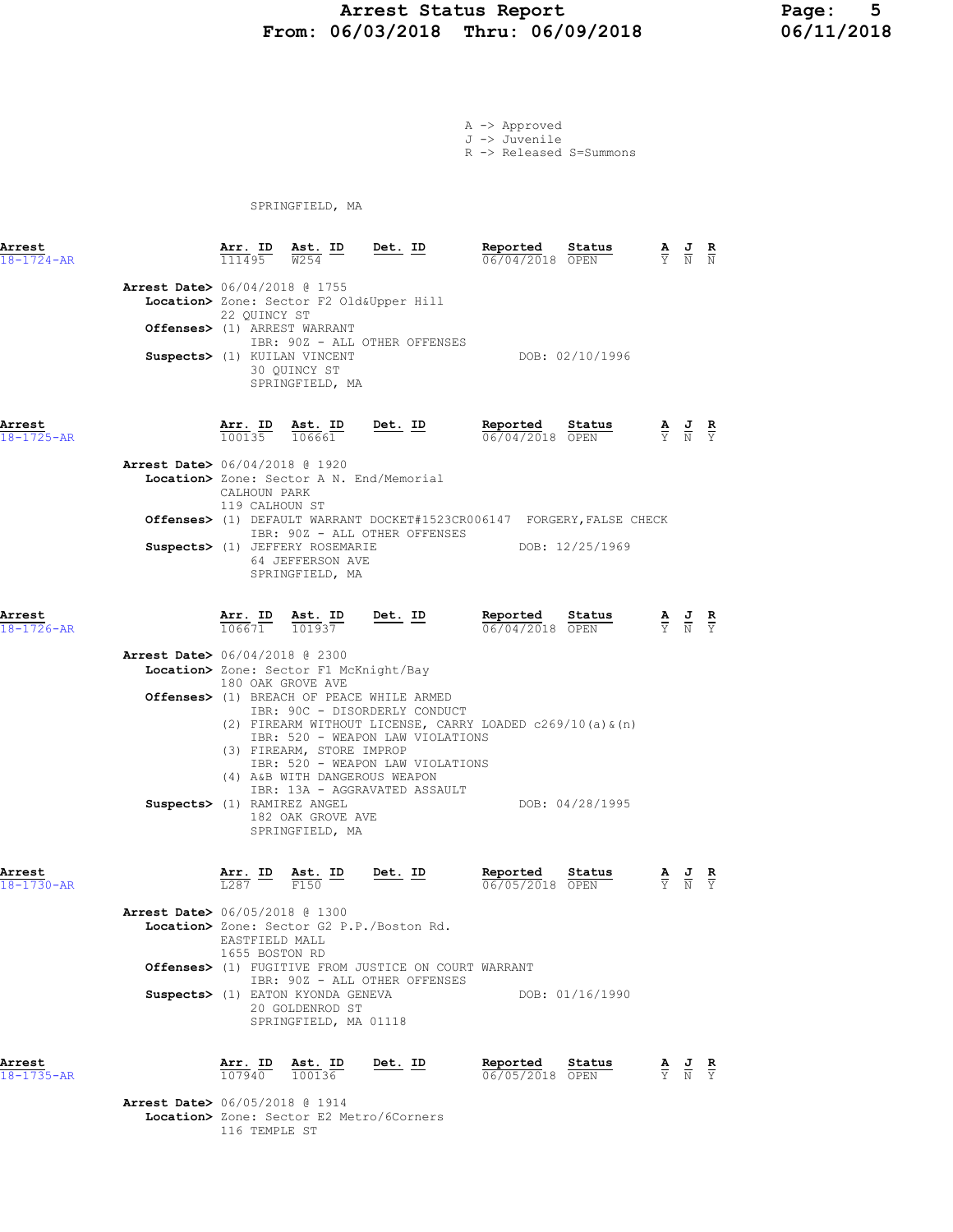|                            |                                                                                                            | A -> Approved                                                                                             |                                                                                     |
|----------------------------|------------------------------------------------------------------------------------------------------------|-----------------------------------------------------------------------------------------------------------|-------------------------------------------------------------------------------------|
|                            |                                                                                                            | J -> Juvenile                                                                                             |                                                                                     |
|                            |                                                                                                            | R -> Released S=Summons                                                                                   |                                                                                     |
|                            |                                                                                                            |                                                                                                           |                                                                                     |
|                            | Offenses> (1) LICENSE REVOKED AS HTO, OPERATE MV WITH                                                      |                                                                                                           |                                                                                     |
|                            | IBR: 99 - TRAFFIC, TOWN BY-LAW OFFENSES<br>(2) INSPECTION/STICKER, NO                                      |                                                                                                           |                                                                                     |
|                            | IBR: 99 - TRAFFIC, TOWN BY-LAW OFFENSES                                                                    |                                                                                                           |                                                                                     |
|                            | (3) DEFAULT WARRANT DOCKET #1720CR001461<br>IBR: 90Z - ALL OTHER OFFENSES                                  |                                                                                                           |                                                                                     |
|                            | (4) DEFAULT WARRANT DOCKET #1723CR004941                                                                   |                                                                                                           |                                                                                     |
|                            | IBR: 90Z - ALL OTHER OFFENSES<br>Suspects> (1) BLANCO NELSON JR                                            | DOB: 10/07/1988                                                                                           |                                                                                     |
|                            | 114 PASADENA ST Apt. #1FL                                                                                  |                                                                                                           |                                                                                     |
|                            | SPRINGFIELD, MA 01108                                                                                      |                                                                                                           |                                                                                     |
|                            |                                                                                                            |                                                                                                           |                                                                                     |
| Arrest<br>$18 - 1736 - AR$ | <b>Arr. ID</b> Ast. ID Det. ID Reported Status A J R<br>109869 100135 <b>Det. ID</b> Reported Status A J R | 06/05/2018 OPEN                                                                                           |                                                                                     |
|                            |                                                                                                            |                                                                                                           |                                                                                     |
|                            | <b>Arrest Date&gt;</b> 06/05/2018 @ 1949<br>Location> Zone: Sector A N. End/Memorial                       |                                                                                                           |                                                                                     |
|                            | CHRISTOPHERS PACKAGE STORE INC                                                                             |                                                                                                           |                                                                                     |
|                            | 2803 MAIN ST                                                                                               |                                                                                                           | Offenses> (1) DEFAULT WARRANT (DOCKET# 1817CR000414) SHOPLIFTING BY CONCEALING MDSE |
|                            | IBR: 90Z - ALL OTHER OFFENSES                                                                              |                                                                                                           |                                                                                     |
|                            | (2) DEFAULT WARRANT (DOCKET# 1717CR003504) UNLICENSED OP OF MV<br>IBR: 90Z - ALL OTHER OFFENSES            |                                                                                                           |                                                                                     |
|                            | (3) DEFAULT WARRANT (DOCKET# 1617CR000865) LARCENY OVER \$1200                                             |                                                                                                           |                                                                                     |
|                            | IBR: 90Z - ALL OTHER OFFENSES<br>(4) ARREST WARRANT (DOCKET #1729CR000879 UNLICENSED OPERATION OF MV)      |                                                                                                           |                                                                                     |
|                            | IBR: 90Z - ALL OTHER OFFENSES<br>Suspects> (1) CRUZ-GUZMAN JOSE JOEL                                       | DOB: 08/12/1981                                                                                           |                                                                                     |
|                            | 534 CANON CIR                                                                                              |                                                                                                           |                                                                                     |
|                            | SPRINGFIELD, MA 01108                                                                                      |                                                                                                           |                                                                                     |
|                            |                                                                                                            |                                                                                                           |                                                                                     |
| Arrest<br>$18 - 1737 - AR$ | $\frac{\text{Arr.}}{\text{A140}}$ ID $\frac{\text{Ast.}}{\text{G889}}$ ID                                  | <b>Det. ID Reported Status A J R</b> $\frac{1}{N}$ <b>R</b> $\frac{1}{N}$ <b>R</b> $\frac{1}{N}$ <b>R</b> |                                                                                     |
|                            |                                                                                                            |                                                                                                           |                                                                                     |
|                            | Arrest Date> 06/05/2018 @ 2010<br>Location> Zone: Sector H1 Forest Park                                    |                                                                                                           |                                                                                     |
|                            | 34 LONGHILL ST                                                                                             |                                                                                                           |                                                                                     |
|                            | Offenses> (1) DRUG, POSSESS CLASS A<br>IBR: 35A - DRUG / NARCOTIC VIOLATIONS                               |                                                                                                           |                                                                                     |
|                            | (2) LICENSE SUSPENDED, OP MV WITH                                                                          |                                                                                                           |                                                                                     |
|                            | IBR: 99 - TRAFFIC, TOWN BY-LAW OFFENSES<br>(3) DEFAULT WARRANT#1723CR002951                                |                                                                                                           |                                                                                     |
|                            | IBR: 90Z - ALL OTHER OFFENSES                                                                              |                                                                                                           |                                                                                     |
|                            | (4) DEFAULT WARRANT#1723CR002594<br>IBR: 90Z - ALL OTHER OFFENSES                                          |                                                                                                           |                                                                                     |
|                            | (5) DEFAULT WARRANT#1723CR007908                                                                           |                                                                                                           |                                                                                     |
|                            | IBR: 90Z - ALL OTHER OFFENSES<br>(6) DEFAULT WARRANT#1723CR005803                                          |                                                                                                           |                                                                                     |
|                            | IBR: 90Z - ALL OTHER OFFENSES                                                                              |                                                                                                           |                                                                                     |
|                            | Suspects> (1) STRANGE JONATHAN PAUL<br>53 WEBSTER ST                                                       |                                                                                                           | DOB: 09/17/1988                                                                     |
|                            | SPRINGFIELD, MA 01129-1713                                                                                 |                                                                                                           |                                                                                     |
|                            |                                                                                                            |                                                                                                           |                                                                                     |
| Arrest<br>$18 - 1738 - AR$ | Arr. ID Ast. ID<br>Det. ID<br>100136<br>107940                                                             | Reported<br>06/05/2018 OPEN                                                                               | Status<br>$\frac{\mathbf{A}}{\mathbf{Y}}$ $\frac{\mathbf{J}}{\mathbf{N}}$           |
|                            |                                                                                                            |                                                                                                           |                                                                                     |
|                            | Arrest Date> 06/05/2018 @ 2124<br>Location> Zone: Sector F1 McKnight/Bay                                   |                                                                                                           |                                                                                     |
|                            | ANDREW ST                                                                                                  |                                                                                                           |                                                                                     |
|                            | <b>Offenses&gt;</b> (1) DEFAULT WARRANT DOCKET #1223CR000037<br>IBR: 90Z - ALL OTHER OFFENSES              |                                                                                                           |                                                                                     |
|                            | (2) DEFAULT WARRANT DOCKET 1223CR001563                                                                    |                                                                                                           |                                                                                     |
|                            | IBR: 90Z - ALL OTHER OFFENSES<br>(3) SEAT BELT, FAIL WEAR                                                  |                                                                                                           |                                                                                     |
|                            | IBR: 99 - TRAFFIC, TOWN BY-LAW OFFENSES                                                                    |                                                                                                           |                                                                                     |
|                            | Suspects> (1) ALEXANDER MICHAEL TYRONE<br>48 BURR ST                                                       |                                                                                                           | DOB: 02/16/1983                                                                     |
|                            |                                                                                                            |                                                                                                           |                                                                                     |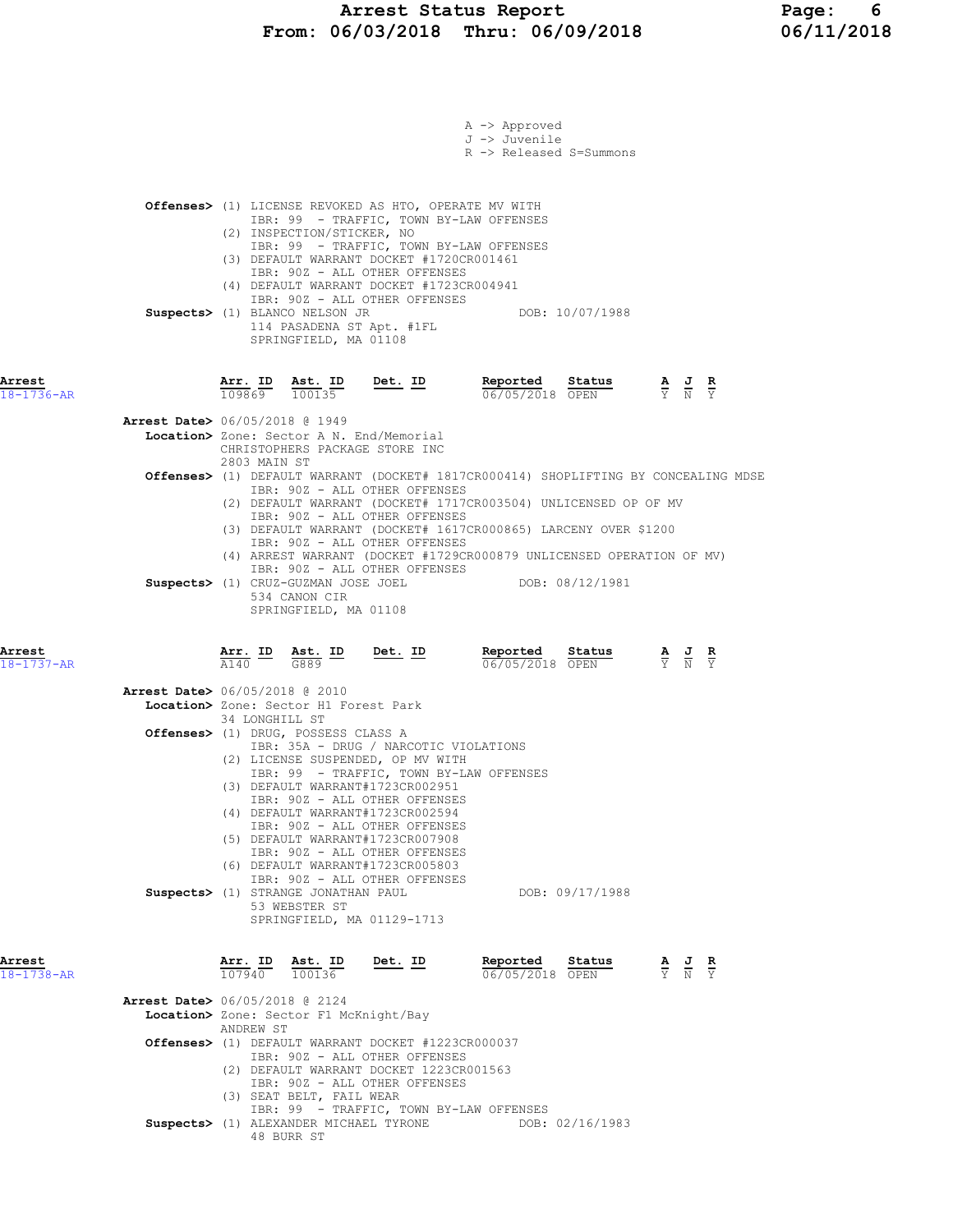### Arrest Status Report Page: 7 From: 06/03/2018 Thru: 06/09/2018

A -> Approved J -> Juvenile

R -> Released S=Summons

SPRINGFIELD, MA 01108

| <b>Arrest</b><br>18-1739-AR |                                                                    |                                          | Arr. ID Ast. ID Det. ID<br>107940 100136                                                                                                                                                                                                                                                                                                                                                                                         |                                                                                                                             | Reported<br>06/05/2018 OPEN                            | Status          | $\overline{Y}$ $\overline{N}$ $\overline{Y}$                    | AJ R                                                                                                  |               |
|-----------------------------|--------------------------------------------------------------------|------------------------------------------|----------------------------------------------------------------------------------------------------------------------------------------------------------------------------------------------------------------------------------------------------------------------------------------------------------------------------------------------------------------------------------------------------------------------------------|-----------------------------------------------------------------------------------------------------------------------------|--------------------------------------------------------|-----------------|-----------------------------------------------------------------|-------------------------------------------------------------------------------------------------------|---------------|
|                             | <b>Arrest Date&gt;</b> 06/05/2018 @ 2124                           | ANDREW ST                                | Location> Zone: Sector F1 McKnight/Bay<br>Offenses> (1) DRUG, POSSESS CLASS B<br>(2) A&B ON POLICE OFFICER<br>IBR: 13B - SIMPLE ASSAULT<br>(3) A&B ON POLICE OFFICER<br>IBR: 13B - SIMPLE ASSAULT<br>(4) A&B ON POLICE OFFICER<br>IBR: 13B - SIMPLE ASSAULT<br>(5) A&B ON POLICE OFFICER<br>IBR: 13B - SIMPLE ASSAULT<br>(6) LICENSE NOT IN POSSESSION<br>(7) INSPECTION/STICKER, NO<br>90 DARTMOUTH ST<br>SPRINGFIELD, MA 01108 | IBR: 35A - DRUG / NARCOTIC VIOLATIONS<br>IBR: 99 - TRAFFIC, TOWN BY-LAW OFFENSES<br>IBR: 99 - TRAFFIC, TOWN BY-LAW OFFENSES | Suspects> (1) RODRIGUEZFRANCIS JAMAL A DOB: 04/19/1988 |                 |                                                                 |                                                                                                       |               |
| Arrest<br>18-1740-AR        |                                                                    |                                          |                                                                                                                                                                                                                                                                                                                                                                                                                                  | $\frac{\texttt{Arr. ID}}{103601}$ $\frac{\texttt{ Ast. ID}}{108862}$ Det. ID                                                | Reported Status<br>06/05/2018 OPEN                     |                 | $\frac{\mathbf{A}}{\mathbf{Y}}$ $\frac{\mathbf{J}}{\mathbf{N}}$ |                                                                                                       | $\frac{R}{Y}$ |
|                             | <b>Arrest Date&gt;</b> 06/05/2018 @ 2135                           | 9 LEETE ST                               | Location> Zone: Sector H1 Forest Park                                                                                                                                                                                                                                                                                                                                                                                            |                                                                                                                             |                                                        |                 |                                                                 |                                                                                                       |               |
|                             |                                                                    |                                          | $(2)$ . A&B $(Simple)$<br>IBR: 13B - SIMPLE ASSAULT                                                                                                                                                                                                                                                                                                                                                                              | <b>Offenses&gt;</b> (1) ASSAULT W/DANGEROUS WEAPON<br>IBR: 13A - AGGRAVATED ASSAULT                                         |                                                        |                 |                                                                 |                                                                                                       |               |
|                             |                                                                    |                                          | 205 FERNBANK RD<br>SPRINGFIELD, MA                                                                                                                                                                                                                                                                                                                                                                                               | (3) ASSAULT W/DANGEROUS WEAPON<br>IBR: 13A - AGGRAVATED ASSAULT<br>Suspects> (1) JOHNSON MAURICE MARTEL                     |                                                        | DOB: 06/09/1992 |                                                                 |                                                                                                       |               |
| Arrest<br>$18 - 1741 - AR$  |                                                                    | $\frac{\texttt{Arr.}}{\texttt{C240}}$ ID | $\frac{\text{Ast.}}{\text{D662}}$ ID<br>$\overline{D662}$                                                                                                                                                                                                                                                                                                                                                                        | $Det. ID$                                                                                                                   | Reported<br>06/05/2018 OPEN                            | Status          |                                                                 | $\frac{\mathbf{A}}{\overline{Y}}$ $\frac{\mathbf{J}}{\overline{N}}$ $\frac{\mathbf{R}}{\overline{Y}}$ |               |
|                             | <b>Arrest Date&gt;</b> 06/05/2018 @ 2130<br>Offenses> (1) TRESPASS | FAMILY DOLLAR<br>575 MAIN ST             |                                                                                                                                                                                                                                                                                                                                                                                                                                  | Location> Zone: Sector E1 Metro/South End<br>IBR: 90J - TRESPASS OF REAL PROPERTY                                           |                                                        |                 |                                                                 |                                                                                                       |               |
|                             |                                                                    | HOMELESS                                 | (2) RESIST ARREST<br>IBR: 13B - SIMPLE ASSAULT<br>Suspects> (1) MENDRELL RAFAEL JR<br>SPRNGFIELD, MA                                                                                                                                                                                                                                                                                                                             |                                                                                                                             |                                                        | DOB: 05/14/1990 |                                                                 |                                                                                                       |               |
| Arrest<br>18-1742-AR        |                                                                    | Arr. ID<br>101937                        | <u>Ast. ID</u><br>D662                                                                                                                                                                                                                                                                                                                                                                                                           | Det. ID                                                                                                                     | Reported<br>06/05/2018 OPEN                            | Status          |                                                                 | $\frac{\mathbf{A}}{\mathbf{Y}}$ $\frac{\mathbf{J}}{\mathbf{N}}$                                       | $\frac{R}{Y}$ |
|                             | <b>Arrest Date&gt;</b> 06/05/2018 @ 2258                           | LONGHILL ST                              | Location> Zone: Sector H1 Forest Park<br>Offenses> (1) ARREST WARRANT                                                                                                                                                                                                                                                                                                                                                            |                                                                                                                             |                                                        |                 |                                                                 |                                                                                                       |               |
|                             |                                                                    |                                          |                                                                                                                                                                                                                                                                                                                                                                                                                                  |                                                                                                                             |                                                        |                 |                                                                 |                                                                                                       |               |

- IBR: 90Z ALL OTHER OFFENSES
- (2) DEFAULT WARRANT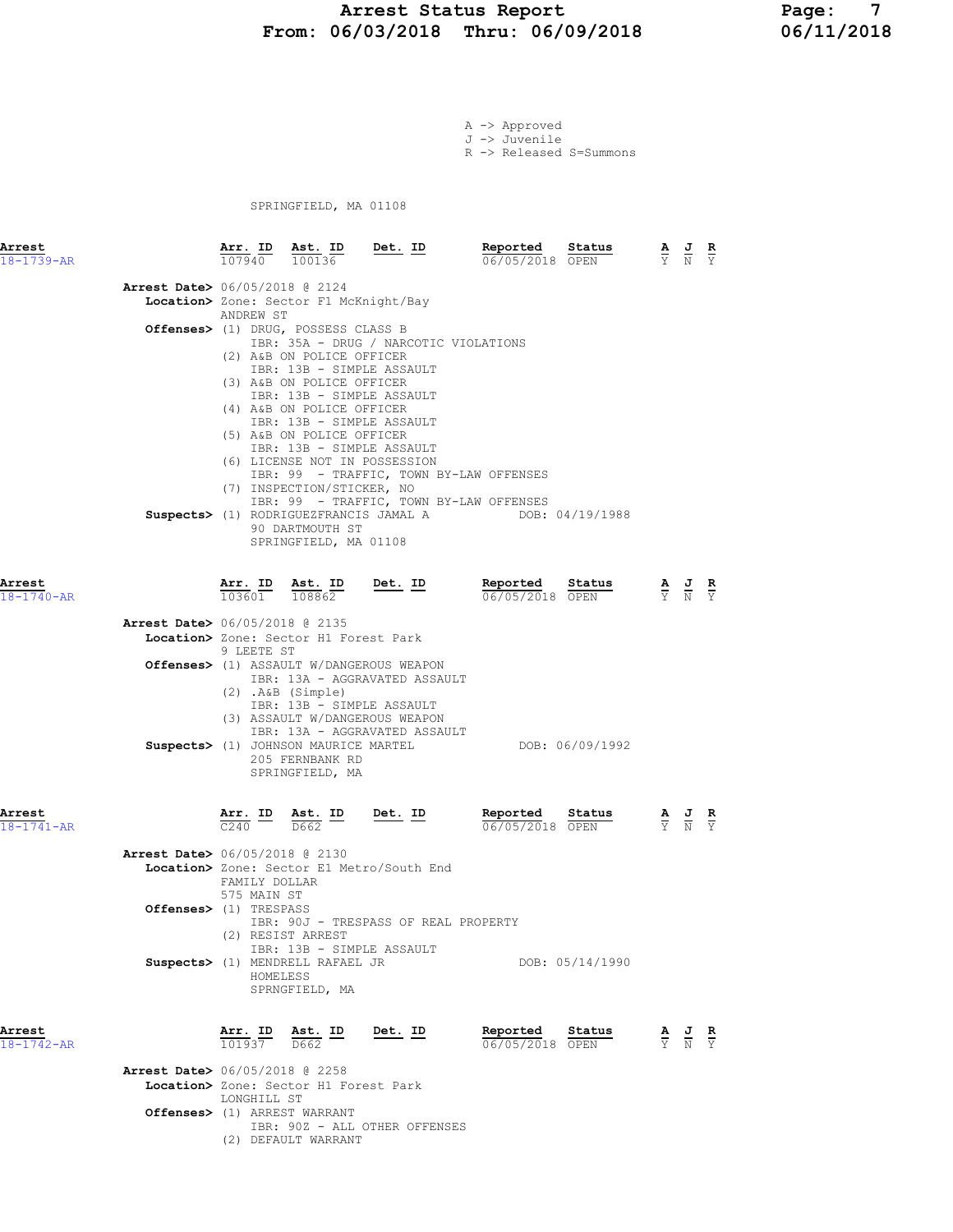## Arrest Status Report Page: 8 From: 06/03/2018 Thru: 06/09/2018 06/11/2018

|                            |                                          |                                          |                                                                                                                                   |                                                                                                                                                                                | A -> Approved<br>J -> Juvenile<br>R -> Released S=Summons                      |                                                                                                 |  |
|----------------------------|------------------------------------------|------------------------------------------|-----------------------------------------------------------------------------------------------------------------------------------|--------------------------------------------------------------------------------------------------------------------------------------------------------------------------------|--------------------------------------------------------------------------------|-------------------------------------------------------------------------------------------------|--|
|                            | Suspects> (1) CRUZ JOHN A                |                                          | (3) DRUG, POSSESS CLASS B<br>22 WARNER ST Apt. #1STFL<br>SPRINGFIELD, MA                                                          | IBR: 90Z - ALL OTHER OFFENSES<br>IBR: 35A - DRUG / NARCOTIC VIOLATIONS                                                                                                         | DOB: 01/01/1979                                                                |                                                                                                 |  |
| Arrest<br>$18 - 1743 - AR$ |                                          | $\frac{\texttt{Arr.}}{\texttt{D662}}$ ID | <u>Ast. ID</u><br>101942                                                                                                          | Det. ID                                                                                                                                                                        | Reported<br>Status<br>06/05/2018 OPEN                                          | $\frac{\mathbf{A}}{\mathbf{Y}}$ $\frac{\mathbf{J}}{\mathbf{N}}$ $\frac{\mathbf{R}}{\mathbf{Y}}$ |  |
|                            | <b>Arrest Date&gt;</b> 06/05/2018 @ 2240 | LONGHILL ST                              | Location> Zone: Sector H1 Forest Park                                                                                             |                                                                                                                                                                                |                                                                                |                                                                                                 |  |
|                            |                                          |                                          | (2) DRUG, POSSESS CLASS B                                                                                                         | IBR: 90Z - ALL OTHER OFFENSES                                                                                                                                                  | Offenses> (1) ARREST WARRANT PALMER DIST 1843CR001142                          |                                                                                                 |  |
|                            |                                          |                                          | Suspects> (1) GRASSO MICHAEL T<br>361 WALNUT ST<br>SPRINGFIELD, MA 01118                                                          | IBR: 35A - DRUG / NARCOTIC VIOLATIONS                                                                                                                                          | DOB: 03/14/1980                                                                |                                                                                                 |  |
| Arrest<br>$18 - 1744 - AR$ |                                          | Arr. ID<br>112504                        | <u>Ast. ID</u><br>106656                                                                                                          | $Det. ID$                                                                                                                                                                      | Reported<br>Status<br>06/06/2018 OPEN                                          | $\frac{\mathbf{A}}{\mathbf{Y}}$ $\frac{\mathbf{J}}{\mathbf{N}}$ $\frac{\mathbf{R}}{\mathbf{Y}}$ |  |
|                            | <b>Arrest Date&gt;</b> 06/06/2018 @ 0326 |                                          |                                                                                                                                   | Location> Zone: Sector F2 Old&Upper Hill                                                                                                                                       |                                                                                |                                                                                                 |  |
|                            | Offenses> (1) OUI LIQUOR                 | 854 ALDEN ST                             |                                                                                                                                   | IBR: 90D - DRIVING UNDER THE INFLUENCE<br>(2) LICENSE SUSPENDED, OP MV WITH<br>(3) LEAVE SCENE OF PERSONAL INJURY                                                              | IBR: 99 - TRAFFIC, TOWN BY-LAW OFFENSES                                        |                                                                                                 |  |
|                            | Suspects> (1) KELLY DAVID                |                                          | 5 TEMPLE ST Apt. #606<br>SPRINGFIELD, MA                                                                                          |                                                                                                                                                                                | IBR: 99 - TRAFFIC, TOWN BY-LAW OFFENSES<br>DOB: 07/29/1993                     |                                                                                                 |  |
| Arrest<br>18-1745-AR       |                                          | B218                                     | $\frac{\texttt{Ast.}}{\texttt{B497}}$                                                                                             | Det. ID                                                                                                                                                                        | Reported<br>Status<br>06/06/2018 OPEN                                          | $\frac{\mathbf{A}}{\mathbf{Y}}$ $\frac{\mathbf{J}}{\mathbf{N}}$ $\frac{\mathbf{R}}{\mathbf{Y}}$ |  |
|                            | Arrest Date> 06/06/2018 @ 1040           | FRONT PORCH                              |                                                                                                                                   | Location> Zone: Sector F2 Old&Upper Hill                                                                                                                                       |                                                                                |                                                                                                 |  |
|                            |                                          | 132 KING ST                              |                                                                                                                                   | <b>Offenses&gt;</b> (1) ARREST WARRANT 1823CR003484 KIDNAPPING<br>IBR: 90Z - ALL OTHER OFFENSES<br>(2) ARREST WARRANT 1828CR000012 OUI LIQUOR<br>IBR: 90Z - ALL OTHER OFFENSES |                                                                                |                                                                                                 |  |
|                            |                                          |                                          | Suspects> (1) SANDS TONIE ANTHONY<br>132 KING ST<br>SPRINGFIELD, MA 01109                                                         | IBR: 90Z - ALL OTHER OFFENSES                                                                                                                                                  | (3) DEFAULT WARRANT POSSESS 1845CR000153 POSS CLASS B SUBSQ<br>DOB: 07/23/1965 |                                                                                                 |  |
| Arrest<br>$18 - 1746 - AR$ |                                          | $\frac{\texttt{Arr.}}{106772}$           | Ast. ID<br>K109                                                                                                                   | <u>Det. ID</u>                                                                                                                                                                 | Reported<br>Status<br>06/06/2018 OPEN                                          | $\frac{\mathbf{A}}{\mathbf{Y}}$ $\frac{\mathbf{J}}{\mathbf{N}}$ $\frac{\mathbf{R}}{\mathbf{Y}}$ |  |
|                            | <b>Arrest Date&gt;</b> 06/06/2018 @ 1250 | TEMPLE ST                                |                                                                                                                                   | Location> Zone: Sector E2 Metro/6Corners                                                                                                                                       |                                                                                |                                                                                                 |  |
|                            |                                          | HOMELESS                                 | <b>Offenses&gt;</b> (1) SEXUAL CONDUCT FOR FEE<br>IBR: 40A - PROSTITUTION<br>Suspects> (1) FRUWIRTH SAMANTHA J<br>SPRINGFIELD, MA |                                                                                                                                                                                | DOB: 06/06/1989                                                                |                                                                                                 |  |
|                            |                                          |                                          |                                                                                                                                   |                                                                                                                                                                                |                                                                                |                                                                                                 |  |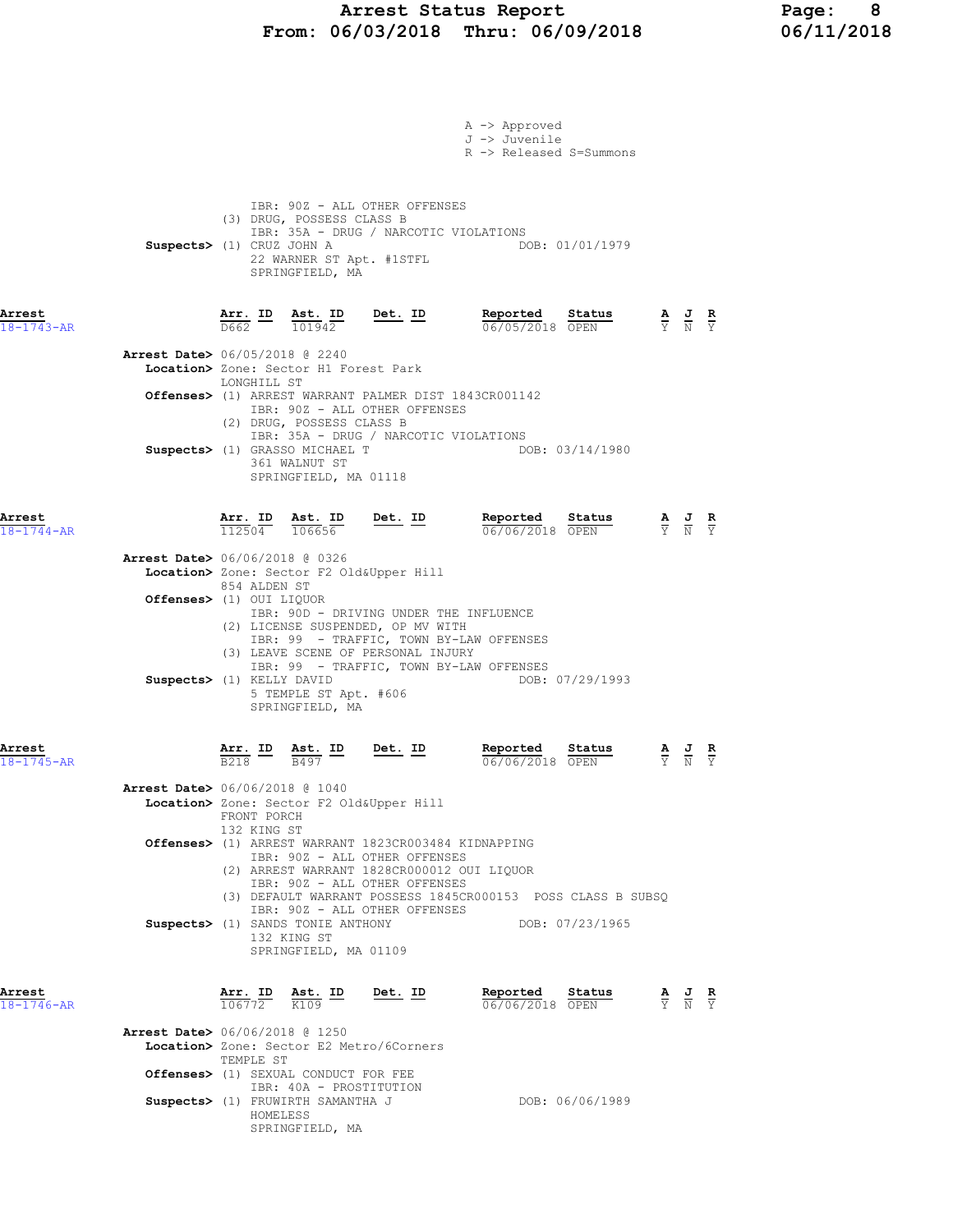### Arrest Status Report Page: 9 From: 06/03/2018 Thru: 06/09/2018 06/11/2018

|  | -> Approved |  |
|--|-------------|--|
|  | $-\sqrt{1}$ |  |

J -> Juvenile

|  | R -> Released S=Summons |
|--|-------------------------|
|  |                         |

| Arrest<br>18-1747-AR       |                                                                  | Arr. ID<br>106772            | <u>Ast. ID</u><br>K109                                                                                                                           | Det. ID                                                                                                     | Reported<br>06/06/2018 OPEN | Status          | $\frac{\mathbf{A}}{\overline{Y}}$ | $\frac{1}{N}$                                                                                   | R<br>$\overline{\mathbf{v}}$  |
|----------------------------|------------------------------------------------------------------|------------------------------|--------------------------------------------------------------------------------------------------------------------------------------------------|-------------------------------------------------------------------------------------------------------------|-----------------------------|-----------------|-----------------------------------|-------------------------------------------------------------------------------------------------|-------------------------------|
|                            | Arrest Date> 06/06/2018 @ 1300                                   | TEMPLE ST                    | Offenses> (1) SEXUAL CONDUCT FOR FEE<br>IBR: 40A - PROSTITUTION<br>Suspects> (1) SCANLON CLAIRE THERESA<br>769 WORTHINGTON ST<br>SPRINGFIELD, MA | Location> Zone: Sector E2 Metro/6Corners                                                                    |                             | DOB: 08/16/1984 |                                   |                                                                                                 |                               |
| Arrest<br>$18 - 1748 - AR$ |                                                                  |                              | $\frac{\texttt{Arr.}}{106772}$ $\frac{\texttt{Ab.}}{K109}$ $\frac{\texttt{lb}}{K109}$                                                            | <u>Det. ID</u>                                                                                              | Reported<br>06/06/2018 OPEN | Status          |                                   | $\frac{\mathbf{A}}{\mathbf{Y}}$ $\frac{\mathbf{J}}{\mathbf{N}}$ $\frac{\mathbf{R}}{\mathbf{Y}}$ |                               |
|                            | <b>Arrest Date&gt;</b> 06/06/2018 @ 1300                         | TEMPLE ST<br>HOMELESS        | <b>Offenses&gt;</b> (1) SEXUAL CONDUCT FOR FEE<br>IBR: 40A - PROSTITUTION<br>Suspects> (1) FERNANDES AMANDA<br>SPRINGFIELD, MA                   | Location> Zone: Sector E2 Metro/6Corners                                                                    |                             | DOB: 07/25/1989 |                                   |                                                                                                 |                               |
| Arrest<br>$18 - 1749 - AR$ |                                                                  |                              | $\frac{\texttt{Arr. ID}}{106772}$ $\frac{\texttt{ Ast. ID}}{K109}$                                                                               | $Det. ID$                                                                                                   | Reported<br>06/06/2018 OPEN | Status          |                                   | $\frac{\mathbf{A}}{\mathbf{Y}}$ $\frac{\mathbf{J}}{\mathbf{N}}$ $\frac{\mathbf{R}}{\mathbf{Y}}$ |                               |
|                            | <b>Arrest Date&gt;</b> 06/06/2018 @ 1330                         | TEMPLE ST<br>HOMELESS        | Offenses> (1) SEXUAL CONDUCT FOR FEE<br>IBR: 40A - PROSTITUTION<br>Suspects> (1) SORRELL ROSE M<br>SPRINGFIELD, MA                               | Location> Zone: Sector E2 Metro/6Corners                                                                    |                             | DOB: 07/06/1985 |                                   |                                                                                                 |                               |
| Arrest<br>$18 - 1751 - AR$ |                                                                  |                              | $\frac{\texttt{Arr.}}{100135}$ $\frac{\texttt{ Ast.}}{101483}$                                                                                   | <u>Det. ID</u>                                                                                              | Reported<br>06/06/2018 OPEN | Status          |                                   | $\frac{\mathbf{A}}{\mathbf{Y}}$ $\frac{\mathbf{J}}{\mathbf{N}}$ $\frac{\mathbf{R}}{\mathbf{Y}}$ |                               |
|                            | <b>Arrest Date&gt;</b> 06/06/2018 @ 1734<br>Offenses> (1) Affray | CHRISTOPHERS<br>2803 MAIN ST |                                                                                                                                                  | Location> Zone: Sector A N. End/Memorial<br>IBR: 90Z - ALL OTHER OFFENSES<br>(2) ASSAULT W/DANGEROUS WEAPON |                             |                 |                                   |                                                                                                 |                               |
|                            | Suspects> (1) SANCHEZ LEX                                        |                              | IBR: 13B - SIMPLE ASSAULT<br>2473 MAIN ST<br>SPRINGFIELD, MA                                                                                     |                                                                                                             |                             | DOB: 10/08/1992 |                                   |                                                                                                 |                               |
| Arrest<br>$18 - 1752 - AR$ |                                                                  | Arr. ID<br>100135            | Ast. ID<br>108863                                                                                                                                | Det. ID                                                                                                     | Reported<br>06/06/2018 OPEN | Status          | $\frac{\mathbf{A}}{\mathrm{Y}}$   | $\frac{J}{N}$                                                                                   | $rac{\mathbf{R}}{\mathrm{Y}}$ |
|                            | <b>Arrest Date&gt;</b> 06/06/2018 @ 1736<br>Offenses> (1) Affray | 2803 MAIN ST                 |                                                                                                                                                  | Location> Zone: Sector A N. End/Memorial                                                                    |                             |                 |                                   |                                                                                                 |                               |
|                            |                                                                  |                              | Suspects> (1) VELEZ JOSE LUIS<br>31 SAN MIGUEL ST                                                                                                | IBR: 90Z - ALL OTHER OFFENSES                                                                               |                             | DOB: 12/16/1981 |                                   |                                                                                                 |                               |

SPRINGFIELD, MA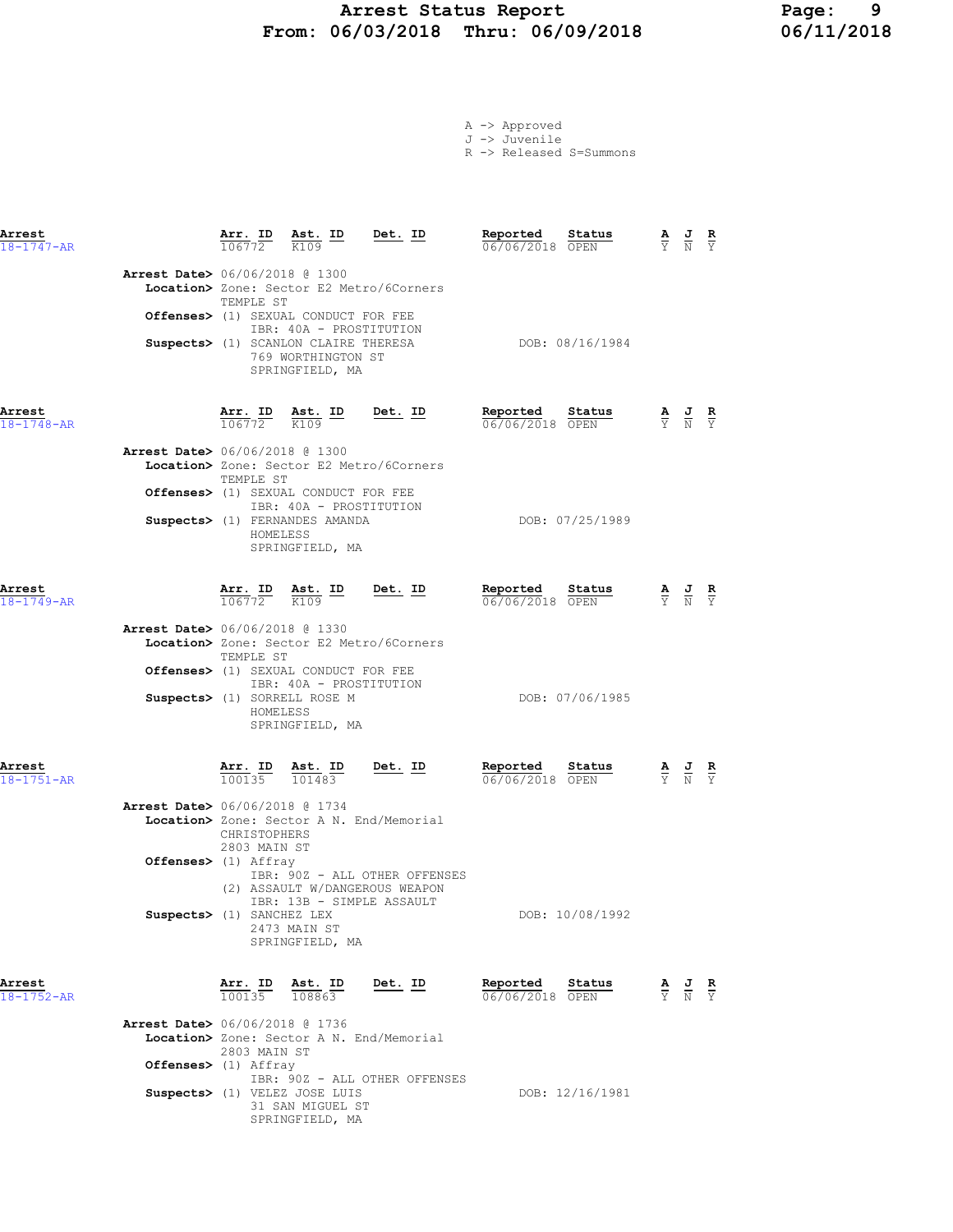# Arrest Status Report 10<br>16/03/2018 Thru: 06/09/2018 16/11/2018 From: 06/03/2018 Thru: 06/09/2018

A -> Approved J -> Juvenile

R -> Released S=Summons

| Arrest<br>$18 - 1753 - AR$ |                                          | Arr. ID<br>111442 | Ast. ID<br>106895                                                                                                                                   | Det. ID                                                                                                                                                                                                                                                                                                                                                                                                                                                                                                                                                                                                                                                                                                                                                                                                                                                                                                          | Reported<br>06/06/2018 OPEN                                           | Status          | A, | J<br>R<br>$\overline{Y}$<br>$\overline{N}$ |
|----------------------------|------------------------------------------|-------------------|-----------------------------------------------------------------------------------------------------------------------------------------------------|------------------------------------------------------------------------------------------------------------------------------------------------------------------------------------------------------------------------------------------------------------------------------------------------------------------------------------------------------------------------------------------------------------------------------------------------------------------------------------------------------------------------------------------------------------------------------------------------------------------------------------------------------------------------------------------------------------------------------------------------------------------------------------------------------------------------------------------------------------------------------------------------------------------|-----------------------------------------------------------------------|-----------------|----|--------------------------------------------|
|                            | <b>Arrest Date&gt;</b> 06/06/2018 @ 1918 |                   |                                                                                                                                                     | Location> Zone: Sector F1 McKnight/Bay                                                                                                                                                                                                                                                                                                                                                                                                                                                                                                                                                                                                                                                                                                                                                                                                                                                                           |                                                                       |                 |    |                                            |
|                            |                                          | BAY ST            | Offenses> (1) STOP FOR POLICE, FAIL<br>(3) UNINSURED MOTOR VEHICLE<br>(13) FIREARM, STORE IMPROP<br>Suspects> (1) CERDENA ALAN R<br>18 WARRENTON ST | IBR: 99 - TRAFFIC, TOWN BY-LAW OFFENSES<br>(2) UNREGISTERED MOTOR VEHICLE<br>IBR: 99 - TRAFFIC, TOWN BY-LAW OFFENSES<br>IBR: 99 - TRAFFIC, TOWN BY-LAW OFFENSES<br>(4) RECKLESS OPERATION OF MOTOR VEHICLE<br>IBR: 99 - TRAFFIC, TOWN BY-LAW OFFENSES<br>(5) DRUG, POSSESS TO DISTRIB CLASS A<br>IBR: 35A - DRUG / NARCOTIC VIOLATIONS<br>(6) DRUG, POSSESS TO DISTRIB CLASS B<br>IBR: 35A - DRUG / NARCOTIC VIOLATIONS<br>(7) FIREARM IN FELONY, POSSESS<br>IBR: 520 - WEAPON LAW VIOLATIONS<br>(8) FIREARM W/DEFACED NO., POSSESS IN FELONY<br>IBR: 520 - WEAPON LAW VIOLATIONS<br>IBR: 520 - WEAPON LAW VIOLATIONS<br>(10) NUMBER PLATE VIOLATION TO CONCEAL ID<br>IBR: 99 - TRAFFIC, TOWN BY-LAW OFFENSES<br>(11) FIREARM WITHOUT FID CARD, POSSESS<br>IBR: 520 - WEAPON LAW VIOLATIONS<br>(12) POSSESSION AMMO W/O ID (MACE + AMMO)<br>IBR: 520 - WEAPON LAW VIOLATIONS<br>IBR: 520 - WEAPON LAW VIOLATIONS | (9) Whoever violate paragraph (a) or (c) by means of a loaded firearm | DOB: 09/01/1998 |    |                                            |
| Arrest<br>$18 - 1754 - AR$ |                                          | Arr. ID<br>111442 | Ast. ID<br>106895                                                                                                                                   | SPRINGFIELD, MA 01109-1840<br><u>Det. ID</u>                                                                                                                                                                                                                                                                                                                                                                                                                                                                                                                                                                                                                                                                                                                                                                                                                                                                     | Reported<br>06/06/2018 OPEN                                           | Status          |    | $rac{\mathbf{R}}{\mathbf{Y}}$              |
|                            | <b>Arrest Date&gt;</b> 06/06/2018 @ 1927 |                   |                                                                                                                                                     |                                                                                                                                                                                                                                                                                                                                                                                                                                                                                                                                                                                                                                                                                                                                                                                                                                                                                                                  |                                                                       |                 |    |                                            |
|                            |                                          | BAY ST            | Location> Zone: Sector F1 McKnight/Bay                                                                                                              |                                                                                                                                                                                                                                                                                                                                                                                                                                                                                                                                                                                                                                                                                                                                                                                                                                                                                                                  |                                                                       |                 |    |                                            |
|                            |                                          |                   |                                                                                                                                                     | Offenses> (1) DRUG, POSSESS TO DISTRIB CLASS A<br>IBR: 35A - DRUG / NARCOTIC VIOLATIONS<br>(2) DRUG, POSSESS TO DISTRIB CLASS B<br>IBR: 35A - DRUG / NARCOTIC VIOLATIONS<br>(3) FIREARM IN FELONY, POSSESS<br>IBR: 520 - WEAPON LAW VIOLATIONS<br>(4) FIREARM W/DEFACED NO., POSSESS IN FELONY<br>IBR: 520 - WEAPON LAW VIOLATIONS<br>IBR: 520 - WEAPON LAW VIOLATIONS<br>(6) FIREARM WITHOUT FID CARD, SUBSQ.OFF.                                                                                                                                                                                                                                                                                                                                                                                                                                                                                               | (5) Whoever violate paragraph (a) or (c) by means of a loaded firearm |                 |    |                                            |
|                            |                                          |                   | (8) FIREARM, STORE IMPROP<br>Suspects> (1) JOHNSON MARCUS ANDREW<br>83 WALLACE ST<br>SPRINGFIELD, MA 01119                                          | IBR: 520 - WEAPON LAW VIOLATIONS<br>(7) POSSESSION AMMO W/O ID (MACE + AMMO)<br>IBR: 520 - WEAPON LAW VIOLATIONS<br>IBR: 520 - WEAPON LAW VIOLATIONS                                                                                                                                                                                                                                                                                                                                                                                                                                                                                                                                                                                                                                                                                                                                                             |                                                                       | DOB: 02/11/2000 |    |                                            |
| Arrest                     |                                          | Arr. ID           | Ast. ID                                                                                                                                             | Det. ID                                                                                                                                                                                                                                                                                                                                                                                                                                                                                                                                                                                                                                                                                                                                                                                                                                                                                                          | Reported                                                              | Status          |    | $A \cup B$                                 |

| Arrest     | Arr. ID | Ast. ID | Det.<br>. ID | Reported        | Status | AJ R  |  |
|------------|---------|---------|--------------|-----------------|--------|-------|--|
| 18-1756-AR | 109788  | S698    |              | 06/06/2018 OPEN |        | Y N N |  |

Arrest Date> 06/06/2018 @ 2152 Location> Zone: Sector F1 McKnight/Bay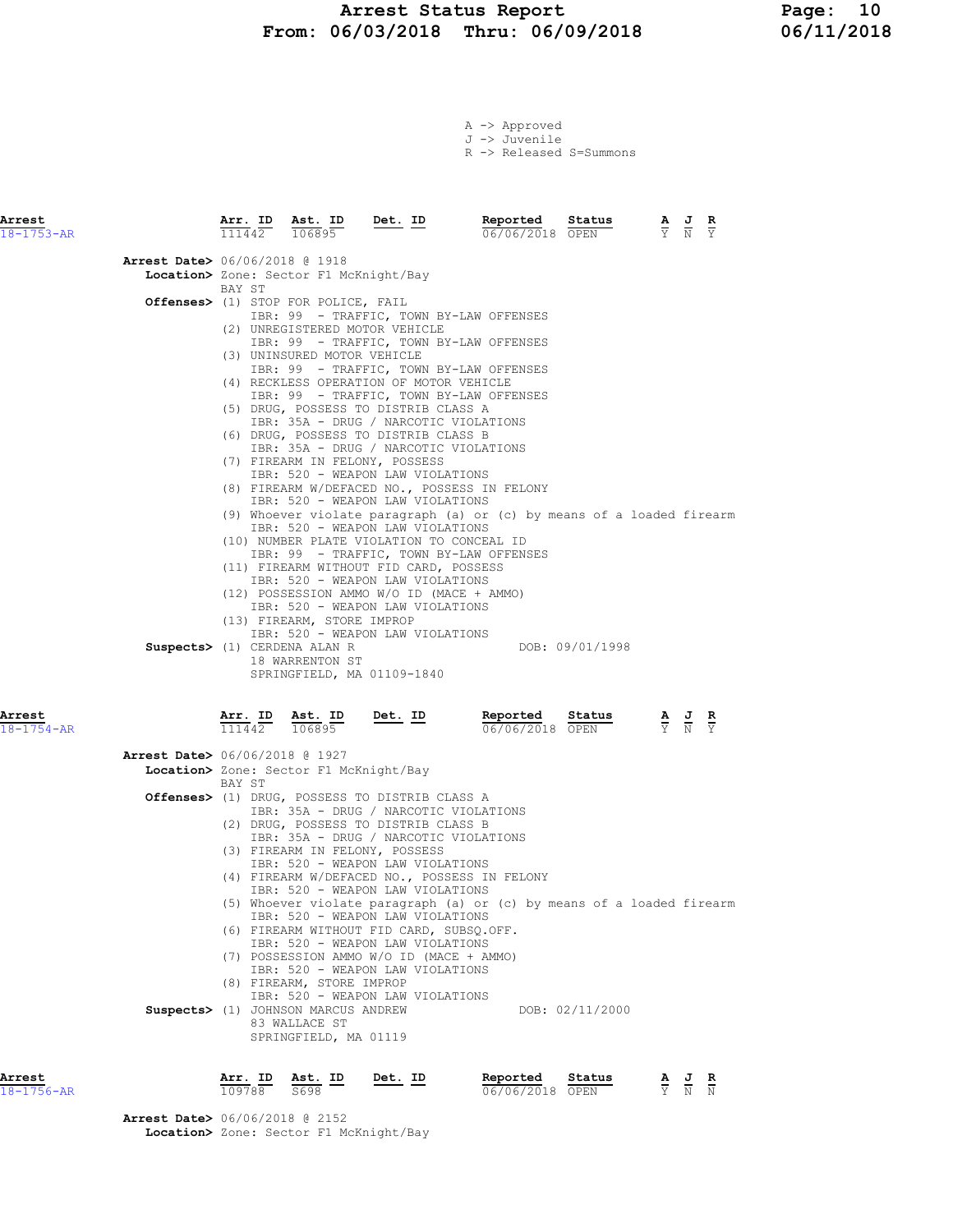# Arrest Status Report 11<br>16/03/2018 Thru: 06/09/2018 16/11/2018 From: 06/03/2018 Thru: 06/09/2018

|                                          |                                 |                                                                                                         |                                                                                                                                                                                                                                                                                                             | A -> Approved<br>J -> Juvenile<br>R -> Released S=Summons                          |                                                                                                 |                                                                                                 |  |
|------------------------------------------|---------------------------------|---------------------------------------------------------------------------------------------------------|-------------------------------------------------------------------------------------------------------------------------------------------------------------------------------------------------------------------------------------------------------------------------------------------------------------|------------------------------------------------------------------------------------|-------------------------------------------------------------------------------------------------|-------------------------------------------------------------------------------------------------|--|
|                                          | CATHARINE ST                    | (2) LIGHTS VIOLATION, MV<br>(3) DRUG, POSSESS CLASS A                                                   | Offenses> (1) UNLICENSED OPERATION OF MV                                                                                                                                                                                                                                                                    | IBR: 99 - TRAFFIC, TOWN BY-LAW OFFENSES<br>IBR: 99 - TRAFFIC, TOWN BY-LAW OFFENSES |                                                                                                 |                                                                                                 |  |
|                                          | Suspects> (1) LUGO ALLEN        | 120 YALE ST<br>SPRINGFIELD, MA                                                                          | IBR: 35A - DRUG / NARCOTIC VIOLATIONS                                                                                                                                                                                                                                                                       | DOB: 07/12/1983                                                                    |                                                                                                 |                                                                                                 |  |
| Arrest<br>18-1758-AR                     |                                 |                                                                                                         | $\frac{\texttt{Arr. ID}}{112481}$ $\frac{\texttt{ Ast. ID}}{106116}$ Det. ID                                                                                                                                                                                                                                | Reported<br>Status<br>06/07/2018 OPEN                                              | $\frac{\mathbf{A}}{\mathrm{Y}}$ $\frac{\mathbf{J}}{\mathrm{N}}$ $\frac{\mathbf{R}}{\mathrm{N}}$ |                                                                                                 |  |
| <b>Arrest Date&gt;</b> 06/07/2018 @ 0030 | FRONT PORCH OF<br>37 DRESDEN ST |                                                                                                         | Location> Zone: Sector F2 Old&Upper Hill                                                                                                                                                                                                                                                                    |                                                                                    |                                                                                                 |                                                                                                 |  |
|                                          | Suspects> (1) COLON JUAN        | Offenses> (1) PROTECTIVE CUSTODY<br>IBR: 90E - DRUNKENNESS<br>97 WELLINGTON ST<br>SPRINGFIELD, MA       |                                                                                                                                                                                                                                                                                                             | DOB: 05/04/1970                                                                    |                                                                                                 |                                                                                                 |  |
| Arrest<br>$18 - 1760 - AR$               |                                 |                                                                                                         | $\frac{\texttt{Arr.}}{\texttt{T941}}$ $\frac{\texttt{Ab.}}{\texttt{112475}}$ $\frac{\texttt{Det.}}{\texttt{12475}}$                                                                                                                                                                                         | Reported<br>Status<br>06/07/2018 OPEN                                              |                                                                                                 | $\frac{\mathbf{A}}{\mathbf{Y}}$ $\frac{\mathbf{J}}{\mathbf{N}}$ $\frac{\mathbf{R}}{\mathbf{N}}$ |  |
| Arrest Date> 06/07/2018 @ 1120           | OUTSIDE<br>50 TEMPLE ST         |                                                                                                         | Location> Zone: Sector E2 Metro/6Corners                                                                                                                                                                                                                                                                    |                                                                                    |                                                                                                 |                                                                                                 |  |
|                                          |                                 | Offenses> (1) ARREST WARRANT<br>Suspects> (1) DELGADO CRYSTAL<br>43 EAGELVILLE RD<br>ORANGE, MA 01364   | IBR: 90Z - ALL OTHER OFFENSES                                                                                                                                                                                                                                                                               | DOB: 05/23/1988                                                                    |                                                                                                 |                                                                                                 |  |
| Arrest<br>$18 - 1761 - AR$               |                                 | $\frac{\text{Ast.}}{\text{B979}}$ ID                                                                    | Det. ID                                                                                                                                                                                                                                                                                                     | Reported<br>Status<br>06/07/2018 OPEN                                              |                                                                                                 | $\frac{\mathbf{A}}{\mathrm{Y}}$ $\frac{\mathbf{J}}{\mathrm{N}}$                                 |  |
| <b>Arrest Date&gt;</b> 06/07/2018 @ 1215 |                                 | Location> Zone: Sector F1 McKnight/Bay<br>1089 WORTHINGTON ST<br>Offenses> (1) DRUG, DISTRIBUTE CLASS B |                                                                                                                                                                                                                                                                                                             |                                                                                    |                                                                                                 |                                                                                                 |  |
|                                          |                                 | (5) RESIST ARREST                                                                                       | IBR: 35A - DRUG / NARCOTIC VIOLATIONS<br>(2) DRUG, POSSESS TO DISTRIB CLASS B<br>IBR: 35A - DRUG / NARCOTIC VIOLATIONS<br>(3) DRUG, POSSESS TO DISTRIB CLASS B<br>IBR: 35A - DRUG / NARCOTIC VIOLATIONS<br>(4) CONSPIRACY TO VIOLATE DRUG LAW<br>IBR: 90Z - ALL OTHER OFFENSES<br>IBR: 13B - SIMPLE ASSAULT |                                                                                    |                                                                                                 |                                                                                                 |  |
|                                          |                                 | Suspects> (1) MANGHAN XAVIER<br>SPRINGFIELD, MA 01109                                                   | 1089 WORTHINGTON ST Apt. #2A                                                                                                                                                                                                                                                                                | DOB: 04/24/2000                                                                    |                                                                                                 |                                                                                                 |  |
| Arrest<br>$18 - 1762 - AR$               | A140                            | Arr. ID Ast. ID<br>B979                                                                                 | <u>Det.</u> ID                                                                                                                                                                                                                                                                                              | Reported<br>Status<br>06/07/2018 OPEN                                              |                                                                                                 | $\frac{\mathbf{A}}{\mathbf{Y}}$ $\frac{\mathbf{J}}{\mathbf{N}}$ $\frac{\mathbf{R}}{\mathbf{Y}}$ |  |
| <b>Arrest Date&gt;</b> 06/07/2018 @ 1205 | WORTHINGTON ST                  |                                                                                                         | Location> Zone: Sector E2 Metro/6Corners                                                                                                                                                                                                                                                                    |                                                                                    |                                                                                                 |                                                                                                 |  |
|                                          |                                 | Offenses> (1) DRUG, DISTRIBUTE CLASS B                                                                  |                                                                                                                                                                                                                                                                                                             |                                                                                    |                                                                                                 |                                                                                                 |  |

IBR: 35A - DRUG / NARCOTIC VIOLATIONS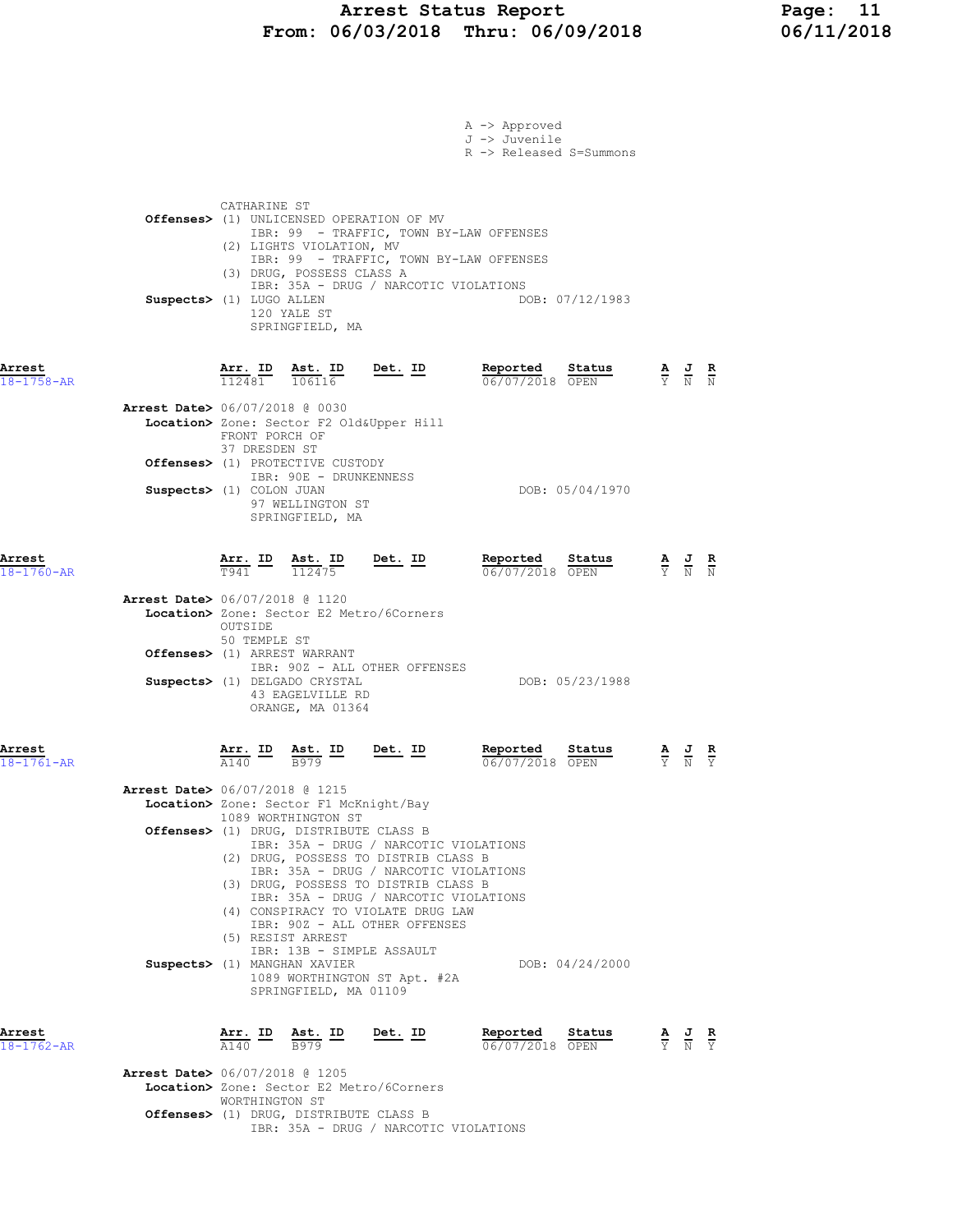### Arrest Status Report Page: 12 From: 06/03/2018 Thru: 06/09/2018 06/11/2018

|                                          |                   |                                                                                                                                                                                                           |                                                                                                                                                                                                                                                                                                                                                                                   | A -> Approved<br>J -> Juvenile<br>R -> Released S=Summons                                                                                    |                 |                                                                                                 |                                                                                                 |  |
|------------------------------------------|-------------------|-----------------------------------------------------------------------------------------------------------------------------------------------------------------------------------------------------------|-----------------------------------------------------------------------------------------------------------------------------------------------------------------------------------------------------------------------------------------------------------------------------------------------------------------------------------------------------------------------------------|----------------------------------------------------------------------------------------------------------------------------------------------|-----------------|-------------------------------------------------------------------------------------------------|-------------------------------------------------------------------------------------------------|--|
|                                          |                   | Suspects> (1) BATISTA ANTHONY<br>769 WORTHINGTON ST<br>SPRINGFIELD, MA                                                                                                                                    | (2) DRUG, POSSESS TO DISTRIB CLASS B<br>IBR: 35A - DRUG / NARCOTIC VIOLATIONS<br>(3) DRUG, POSSESS TO DISTRIB CLASS B<br>IBR: 35A - DRUG / NARCOTIC VIOLATIONS<br>(4) CONSPIRACY TO VIOLATE DRUG LAW<br>IBR: 90Z - ALL OTHER OFFENSES                                                                                                                                             |                                                                                                                                              | DOB: 10/20/1990 |                                                                                                 |                                                                                                 |  |
| Arrest<br>$18 - 1763 - AR$               | Arr. ID<br>111463 | <u>Ast. ID</u>                                                                                                                                                                                            | <u>Det. ID</u>                                                                                                                                                                                                                                                                                                                                                                    | Reported<br>06/07/2018 OPEN                                                                                                                  | Status          |                                                                                                 | $\frac{\mathbf{A}}{\mathbf{Y}}$ $\frac{\mathbf{J}}{\mathbf{N}}$ $\frac{\mathbf{R}}{\mathbf{N}}$ |  |
| <b>Arrest Date&gt;</b> 06/07/2018 @ 1529 | SUMNER AVE        | Location> Zone: Sector H1 Forest Park<br><b>Offenses&gt;</b> (1) ASSAULT W/DANGEROUS WEAPON<br>IBR: 13B - SIMPLE ASSAULT<br>Suspects> (1) EGERTON LARRY DARNELL<br>14 LEBANON ST<br>SPRINGFIELD, MA 01109 |                                                                                                                                                                                                                                                                                                                                                                                   |                                                                                                                                              | DOB: 08/09/1956 |                                                                                                 |                                                                                                 |  |
| Arrest<br>$18 - 1764 - AR$               | Arr. ID<br>101942 | Ast. ID<br>C802                                                                                                                                                                                           | <u>Det.</u> ID                                                                                                                                                                                                                                                                                                                                                                    | Reported<br>06/07/2018 OPEN                                                                                                                  | Status          |                                                                                                 | $\frac{\mathbf{A}}{\mathbf{Y}}$ $\frac{\mathbf{J}}{\mathbf{N}}$                                 |  |
| <b>Arrest Date&gt;</b> 06/07/2018 @ 1655 |                   | Location> Zone: Sector F1 McKnight/Bay                                                                                                                                                                    |                                                                                                                                                                                                                                                                                                                                                                                   |                                                                                                                                              |                 |                                                                                                 |                                                                                                 |  |
|                                          | GIRARD AVE        |                                                                                                                                                                                                           | Offenses> (1) LICENSE SUSPENDED, OP MV WITH, SUBSQ.OFF                                                                                                                                                                                                                                                                                                                            |                                                                                                                                              |                 |                                                                                                 |                                                                                                 |  |
|                                          |                   | (2) UNREGISTERED MOTOR VEHICLE<br>(3) UNINSURED MOTOR VEHICLE<br>Suspects> (1) WILLIAMS TERRELL OWEN<br>34 OZARK ST<br>SPRINGFIELD, MA 01108-1303                                                         | IBR: 99 - TRAFFIC, TOWN BY-LAW OFFENSES<br>IBR: 99 - TRAFFIC, TOWN BY-LAW OFFENSES<br>IBR: 99 - TRAFFIC, TOWN BY-LAW OFFENSES<br>(4) NUMBER PLATE VIOLATION TO CONCEAL ID<br>IBR: 99 - TRAFFIC, TOWN BY-LAW OFFENSES<br>(5) DEFAULT WARRANT SPFLD DIST1823CR001724<br>IBR: 90Z - ALL OTHER OFFENSES<br>(6) RECEIVE STOLEN PROPERTY -\$1200<br>IBR: 280 - STOLEN PROPERTY OFFENSES |                                                                                                                                              | DOB: 06/01/1995 |                                                                                                 |                                                                                                 |  |
| Arrest<br>$18 - 1765 - AR$               |                   | $\frac{\texttt{Arr.}}{\texttt{A140}}$ ID $\frac{\texttt{Ast.}}{101951}$ Det. ID                                                                                                                           |                                                                                                                                                                                                                                                                                                                                                                                   | Reported<br>06/07/2018 OPEN                                                                                                                  | Status          | $\frac{\mathbf{A}}{\mathbf{Y}}$ $\frac{\mathbf{J}}{\mathbf{N}}$ $\frac{\mathbf{R}}{\mathbf{Y}}$ |                                                                                                 |  |
| Arrest Date> 06/07/2018 @ 1712           |                   | Location> Zone: Sector E2 Metro/6Corners                                                                                                                                                                  |                                                                                                                                                                                                                                                                                                                                                                                   |                                                                                                                                              |                 |                                                                                                 |                                                                                                 |  |
|                                          | 15 SALEM ST       | Offenses> (1) DRUG, POSSESS CLASS B                                                                                                                                                                       |                                                                                                                                                                                                                                                                                                                                                                                   |                                                                                                                                              |                 |                                                                                                 |                                                                                                 |  |
|                                          |                   | Suspects> (1) TABBI SHANNON MARIE<br>469 WESTFIELD ST Apt. #5D<br>WEST SPRINGFIELD, MA 01089                                                                                                              | IBR: 35A - DRUG / NARCOTIC VIOLATIONS                                                                                                                                                                                                                                                                                                                                             |                                                                                                                                              | DOB: 04/26/1987 |                                                                                                 |                                                                                                 |  |
| Arrest<br>18-1767-AR                     |                   | $\frac{\text{Arr. ID}}{100135}$ $\frac{\text{Ast. ID}}{109869}$                                                                                                                                           | Det. ID                                                                                                                                                                                                                                                                                                                                                                           | Reported<br>06/07/2018 OPEN                                                                                                                  | Status          | $\frac{A}{Y}$ $\frac{J}{N}$ $\frac{R}{Y}$                                                       |                                                                                                 |  |
| <b>Arrest Date&gt;</b> 06/07/2018 @ 1720 |                   | 26 LOS ANGELES ST                                                                                                                                                                                         | Location> Zone: Sector B1 Liberty Heights                                                                                                                                                                                                                                                                                                                                         |                                                                                                                                              |                 |                                                                                                 |                                                                                                 |  |
|                                          |                   |                                                                                                                                                                                                           | IBR: 90Z - ALL OTHER OFFENSES<br>IBR: 90Z - ALL OTHER OFFENSES                                                                                                                                                                                                                                                                                                                    | Offenses> (1) DEFAULT WARRANT (DOCKET #1717CR001491 CONSPIRACY TO VIOLATE DRUG LAWS)<br>(2) DEFAULT WARRANT (DOCKET #1723CR001517 HIT & RUN) |                 |                                                                                                 |                                                                                                 |  |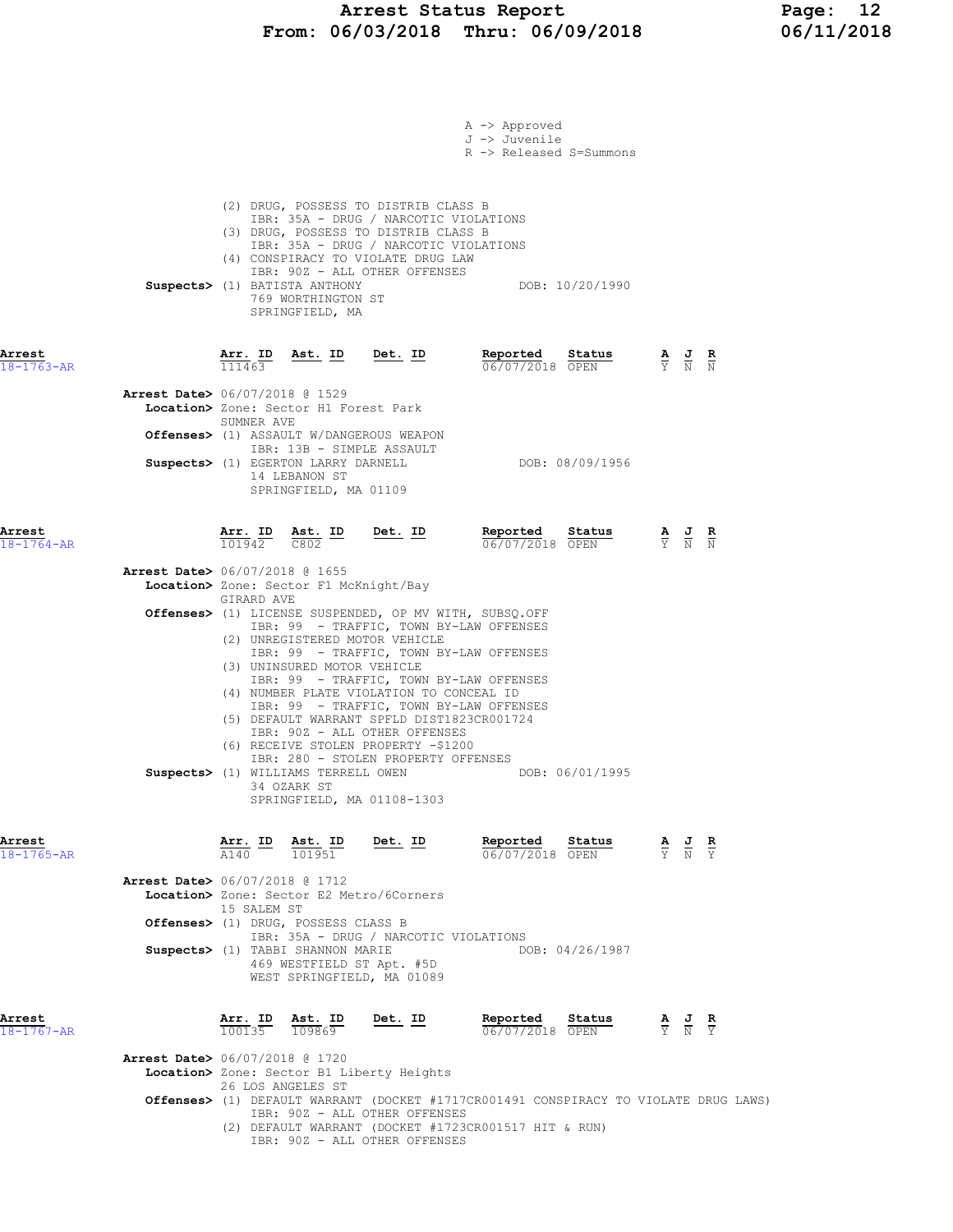# Arrest Status Report 13<br>16/03/2018 Thru: 06/09/2018 16/11/2018 From: 06/03/2018 Thru: 06/09/2018

| Arrest<br>$18 - 1773 - AR$ |                                          | Arr. ID<br>108862                                                                                                                | Ast. ID<br>092919                                                                                                                                            | Det. ID                                                                                                                                                                                                                                                                                                                                                                                                                                                                                                                                                                                                                                                                                                                                                                                                                                                                                                                                              | Reported<br>06/07/2018 OPEN                                                                                                                                                                                                        | Status          | A | $\frac{J}{N}$                                                                                         | R |
|----------------------------|------------------------------------------|----------------------------------------------------------------------------------------------------------------------------------|--------------------------------------------------------------------------------------------------------------------------------------------------------------|------------------------------------------------------------------------------------------------------------------------------------------------------------------------------------------------------------------------------------------------------------------------------------------------------------------------------------------------------------------------------------------------------------------------------------------------------------------------------------------------------------------------------------------------------------------------------------------------------------------------------------------------------------------------------------------------------------------------------------------------------------------------------------------------------------------------------------------------------------------------------------------------------------------------------------------------------|------------------------------------------------------------------------------------------------------------------------------------------------------------------------------------------------------------------------------------|-----------------|---|-------------------------------------------------------------------------------------------------------|---|
|                            |                                          | MARBLE ST<br>(2) RESIST ARREST<br>Suspects> (1) ARROYO KEVIN                                                                     | IBR: 13B - SIMPLE ASSAULT<br>(3) A&B ON POLICE OFFICER<br>IBR: 13B - SIMPLE ASSAULT<br>(11) FIREARM, STORE IMPROP<br>165 LACONIA ST<br>SPRINGFIELD, MA 01119 | Location> Zone: Sector E1 Metro/South End<br><b>Offenses&gt;</b> (1) UNLICENSED OPERATION OF MV<br>(4) NUMBER PLATE VIOLATION TO CONCEAL ID<br>(5) RECEIVE STOLEN PROPERTY -\$1200<br>IBR: 280 - STOLEN PROPERTY OFFENSES<br>IBR: 520 - WEAPON LAW VIOLATIONS<br>IBR: 520 - WEAPON LAW VIOLATIONS<br>(8) FIREARM, STORE IMPROP LARGE CAPACITY<br>IBR: 520 - WEAPON LAW VIOLATIONS<br>(9) FIREARM IN FELONY, POSSESS<br>IBR: 520 - WEAPON LAW VIOLATIONS<br>IBR: 520 - WEAPON LAW VIOLATIONS<br>IBR: 520 - WEAPON LAW VIOLATIONS<br>(12) POSSESSION AMMO W/O ID (MACE + AMMO)<br>IBR: 90Z - ALL OTHER OFFENSES<br>(13) DRUG VIOLATION NEAR SCHOOL/PARK<br>IBR: 35A - DRUG / NARCOTIC VIOLATIONS<br>(14) DRUG, POSSESS TO DISTRIB CLASS A<br>IBR: 35A - DRUG / NARCOTIC VIOLATIONS<br>(15) DRUG, POSSESS TO DISTRIB CLASS B<br>IBR: 35A - DRUG / NARCOTIC VIOLATIONS<br>(16) DRUG, POSSESS TO DISTRIB CLASS D<br>IBR: 35A - DRUG / NARCOTIC VIOLATIONS | IBR: 99 - TRAFFIC, TOWN BY-LAW OFFENSES<br>IBR: 99 - TRAFFIC, TOWN BY-LAW OFFENSES<br>(6) FIREARM IN FELONY, POSSESS LGE CAPACITY<br>(7) FIREARM W/DEFACED NO., POSSESS IN FELONY<br>(10) FIREARM W/DEFACED NO., POSSESS IN FELONY | DOB: 10/19/1998 |   |                                                                                                       |   |
| Arrest<br>18-1769-AR       | <b>Arrest Date&gt; 06/07/2018 @ 1855</b> | $\frac{\text{Arr.}}{101389}$ $\frac{\text{Ast.}}{109839}$                                                                        |                                                                                                                                                              | $Det. ID$                                                                                                                                                                                                                                                                                                                                                                                                                                                                                                                                                                                                                                                                                                                                                                                                                                                                                                                                            | Reported<br>06/07/2018 OPEN                                                                                                                                                                                                        | Status          |   | $\frac{\mathbf{A}}{\mathbf{Y}}$ $\frac{\mathbf{J}}{\mathbf{N}}$ $\frac{\mathbf{R}}{\mathbf{Y}}$       |   |
|                            | <b>Arrest Date&gt; 06/07/2018 @ 1806</b> | PARKING LOT ACROSS FROM<br>140 HIGH ST<br>Offenses> (1) MOTOR VEH, RECEIVE STOLEN<br>Suspects> (1) LAFORTUNE RENEE<br>DUDLEY, MA | 27 SUNNYSIDE RD                                                                                                                                              | Location> Zone: Sector E2 Metro/6Corners<br>IBR: 280 - STOLEN PROPERTY OFFENSES<br>(2) DEFAULT WARRANT#1841CR000237<br>IBR: 90Z - ALL OTHER OFFENSES                                                                                                                                                                                                                                                                                                                                                                                                                                                                                                                                                                                                                                                                                                                                                                                                 |                                                                                                                                                                                                                                    | DOB: 11/26/1981 |   |                                                                                                       |   |
| Arrest<br>$18 - 1768 - AR$ |                                          | 68 REGAL ST<br>$\frac{\texttt{Arr.}}{101937}$ $\frac{\texttt{ Ast.}}{106895}$                                                    | SPRINGFIELD, MA 01118                                                                                                                                        | Det. ID                                                                                                                                                                                                                                                                                                                                                                                                                                                                                                                                                                                                                                                                                                                                                                                                                                                                                                                                              | Suspects> (1) ROMANIAK ADAM JOSEPH DOB: 09/14/1990<br>Reported<br>06/07/2018 OPEN                                                                                                                                                  | Status          |   | $\frac{\mathbf{A}}{\overline{Y}}$ $\frac{\mathbf{J}}{\overline{N}}$ $\frac{\mathbf{R}}{\overline{Y}}$ |   |
|                            |                                          |                                                                                                                                  |                                                                                                                                                              |                                                                                                                                                                                                                                                                                                                                                                                                                                                                                                                                                                                                                                                                                                                                                                                                                                                                                                                                                      | A -> Approved<br>J -> Juvenile<br>R -> Released S=Summons                                                                                                                                                                          |                 |   |                                                                                                       |   |

 Arrest Date> 06/07/2018 @ 2150 Location> Zone: Sector B1 Liberty Heights 59 CLEVELAND ST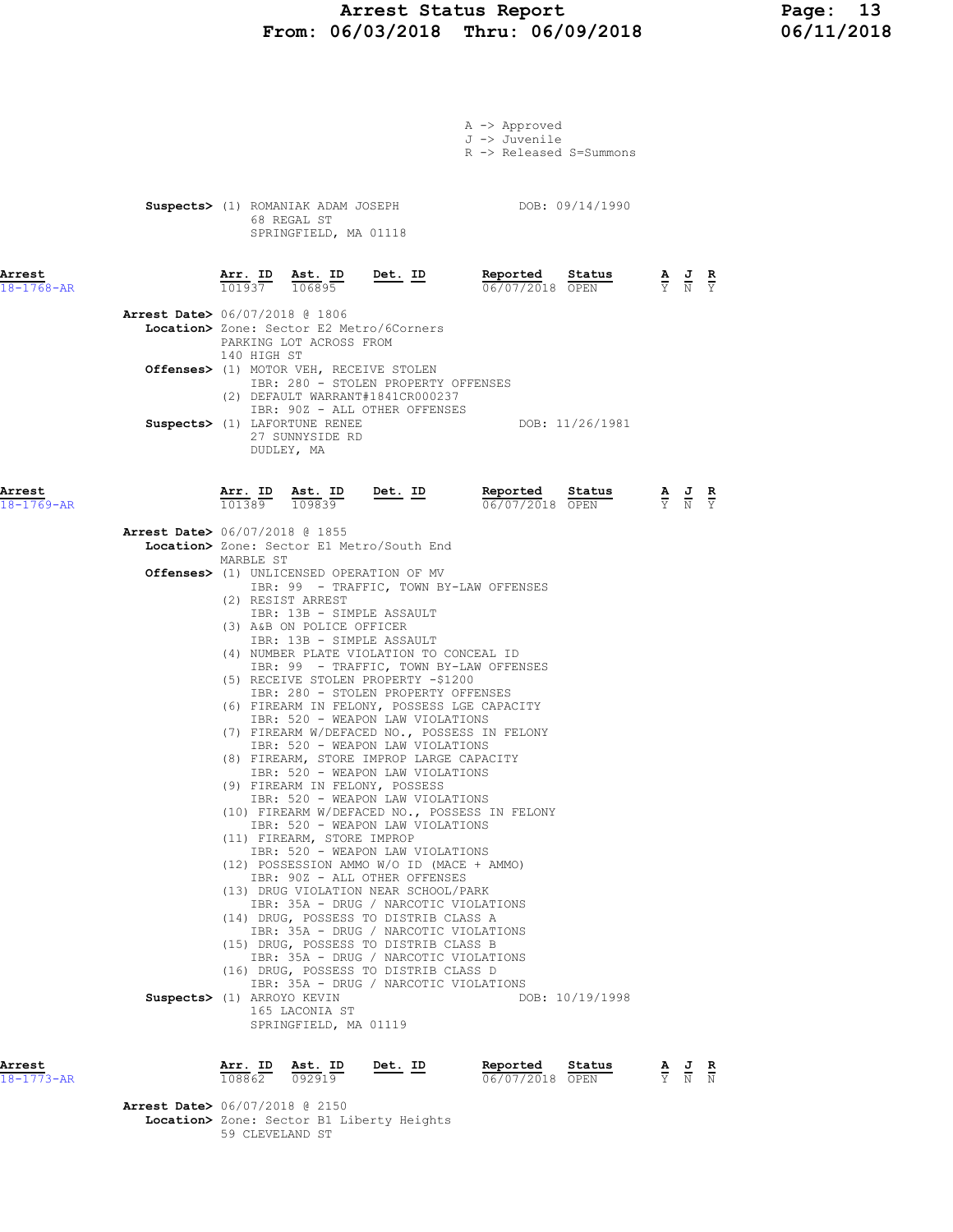### Arrest Status Report Page: 14 From: 06/03/2018 Thru: 06/09/2018 06/11/2018

|                                          |                                                                          |                                                  |                                                                                           | A -> Approved<br>J -> Juvenile<br>R -> Released S=Summons       |                                 |                                                                                                 |  |
|------------------------------------------|--------------------------------------------------------------------------|--------------------------------------------------|-------------------------------------------------------------------------------------------|-----------------------------------------------------------------|---------------------------------|-------------------------------------------------------------------------------------------------|--|
|                                          | Offenses> (1) A&B WITH DANGEROUS WEAPON<br>Suspects> (1) BONILLA ANNETTE | 55 CLEVELAND ST Apt. #1L<br>SPRINGFIELD, MA      | IBR: 13A - AGGRAVATED ASSAULT                                                             | DOB: 01/02/1983                                                 |                                 |                                                                                                 |  |
| Arrest<br>$18 - 1774 - AR$               | B <sub>218</sub>                                                         |                                                  | Arr. ID Ast. ID Det. ID                                                                   | Reported Status<br>06/08/2018 OPEN                              |                                 | $\frac{\mathbf{A}}{\mathbf{Y}}$ $\frac{\mathbf{J}}{\mathbf{N}}$ $\frac{\mathbf{R}}{\mathbf{Y}}$ |  |
| <b>Arrest Date&gt;</b> 06/08/2018 @ 0750 | INSIDE                                                                   |                                                  | Location> Zone: Sector A N. End/Memorial                                                  |                                                                 |                                 |                                                                                                 |  |
|                                          | 49 CALHOUN ST Apt. #3RD                                                  |                                                  |                                                                                           | Offenses> (1) DEFAULT WARRANT 1723CR005418 A&B ON FAMILY MEMBER |                                 |                                                                                                 |  |
|                                          | Suspects> (1) BRADOR KEVIN                                               | 49 CALHOUN ST Apt. #3RD<br>SPRINGFIELD, MA 01107 | IBR: 90Z - ALL OTHER OFFENSES                                                             | DOB: 08/07/1994                                                 |                                 |                                                                                                 |  |
| Arrest<br>$18 - 1775 - AR$               |                                                                          |                                                  | $\frac{\texttt{Arr.}}{\texttt{S265}}$ ID $\frac{\texttt{Ast.}}{\texttt{W143}}$ ID Det. ID | Reported Status<br>06/08/2018 OPEN                              |                                 | $\frac{\mathbf{A}}{\mathbf{Y}}$ $\frac{\mathbf{J}}{\mathbf{N}}$ $\frac{\mathbf{R}}{\mathbf{N}}$ |  |
| <b>Arrest Date&gt;</b> 06/08/2018 @ 0900 | FRIENDS OF THE HOMELESS INC                                              |                                                  | <b>Location&gt;</b> Zone: Sector E2 Metro/6Corners                                        |                                                                 |                                 |                                                                                                 |  |
|                                          | 769 WORTHINGTON ST<br><b>Offenses&gt;</b> (1) TRESPASS                   |                                                  |                                                                                           |                                                                 |                                 |                                                                                                 |  |
|                                          | HOMELESS<br>UNKNOWN, UK                                                  |                                                  | IBR: 90J - TRESPASS OF REAL PROPERTY                                                      | Suspects> (1) DURFEE DENNIS ROBERT DOB: 02/25/1954              |                                 |                                                                                                 |  |
| Arrest<br>$18 - 1776 - AR$               | $\frac{\text{Arr.}}{035300}$                                             | Ast. ID Det. ID                                  |                                                                                           | Reported<br>Status<br>06/08/2018 OPEN                           |                                 | $\frac{\mathbf{A}}{\mathbf{Y}}$ $\frac{\mathbf{J}}{\mathbf{N}}$ $\frac{\mathbf{R}}{\mathbf{Y}}$ |  |
| Arrest Date> 06/08/2018 @ 1055           | Location> Zone: Sector H1 Forest Park                                    |                                                  |                                                                                           |                                                                 |                                 |                                                                                                 |  |
|                                          | 68 FORT PLEASANT AVE                                                     |                                                  | Offenses> (1) DEFAULT WARRANT-WR5365228TC<br>IBR: 90Z - ALL OTHER OFFENSES                |                                                                 |                                 |                                                                                                 |  |
|                                          |                                                                          |                                                  | (2) DEFAULT WARRANT-WR5364786TC<br>IBR: 90Z - ALL OTHER OFFENSES                          |                                                                 |                                 |                                                                                                 |  |
|                                          | Suspects> (1) POWERS BRETT FRANCIS                                       |                                                  | (3) DEFAULT WARRANT-WR5360183TC<br>IBR: 90Z - ALL OTHER OFFENSES                          | DOB: 04/14/1990                                                 |                                 |                                                                                                 |  |
|                                          |                                                                          | SPRINGFIELD, MA 01108                            | 85 FOREST PARK AVE Apt. #2ND                                                              |                                                                 |                                 |                                                                                                 |  |
| Arrest<br>18-1777-AR                     | $\frac{\texttt{Arr.}}{\texttt{C553}}$ ID                                 | Ast. ID<br>G964                                  | <u>Det.</u> ID                                                                            | Reported<br>Status<br>06/08/2018 OPEN                           |                                 | $\frac{\mathbf{A}}{\mathbf{Y}}$ $\frac{\mathbf{J}}{\mathbf{N}}$ $\frac{\mathbf{R}}{\mathbf{N}}$ |  |
| Arrest Date> 06/08/2018 @ 1210           | 33 VENTURE DR                                                            |                                                  | Location> Zone: Sector I1 16Acr/Outer Bel                                                 |                                                                 |                                 |                                                                                                 |  |
|                                          | Offenses> (1) ARREST WARRANT                                             |                                                  | IBR: 90Z - ALL OTHER OFFENSES                                                             |                                                                 |                                 |                                                                                                 |  |
|                                          | Suspects> (1) DOTY JOSH GEORGE                                           | 33 VENTURE DR<br>SPRINGFIELD, MA 01119           |                                                                                           | DOB: 11/04/1990                                                 |                                 |                                                                                                 |  |
| Arrest<br>18-1778-AR                     | Arr. ID<br>103493                                                        | Ast. ID                                          | Det. ID                                                                                   | Reported<br>Status<br>06/08/2018 OPEN                           | $\frac{\mathbf{A}}{\mathrm{Y}}$ | $\frac{J}{N}$ $\frac{R}{Y}$                                                                     |  |

Arrest Date> 06/08/2018 @ 1305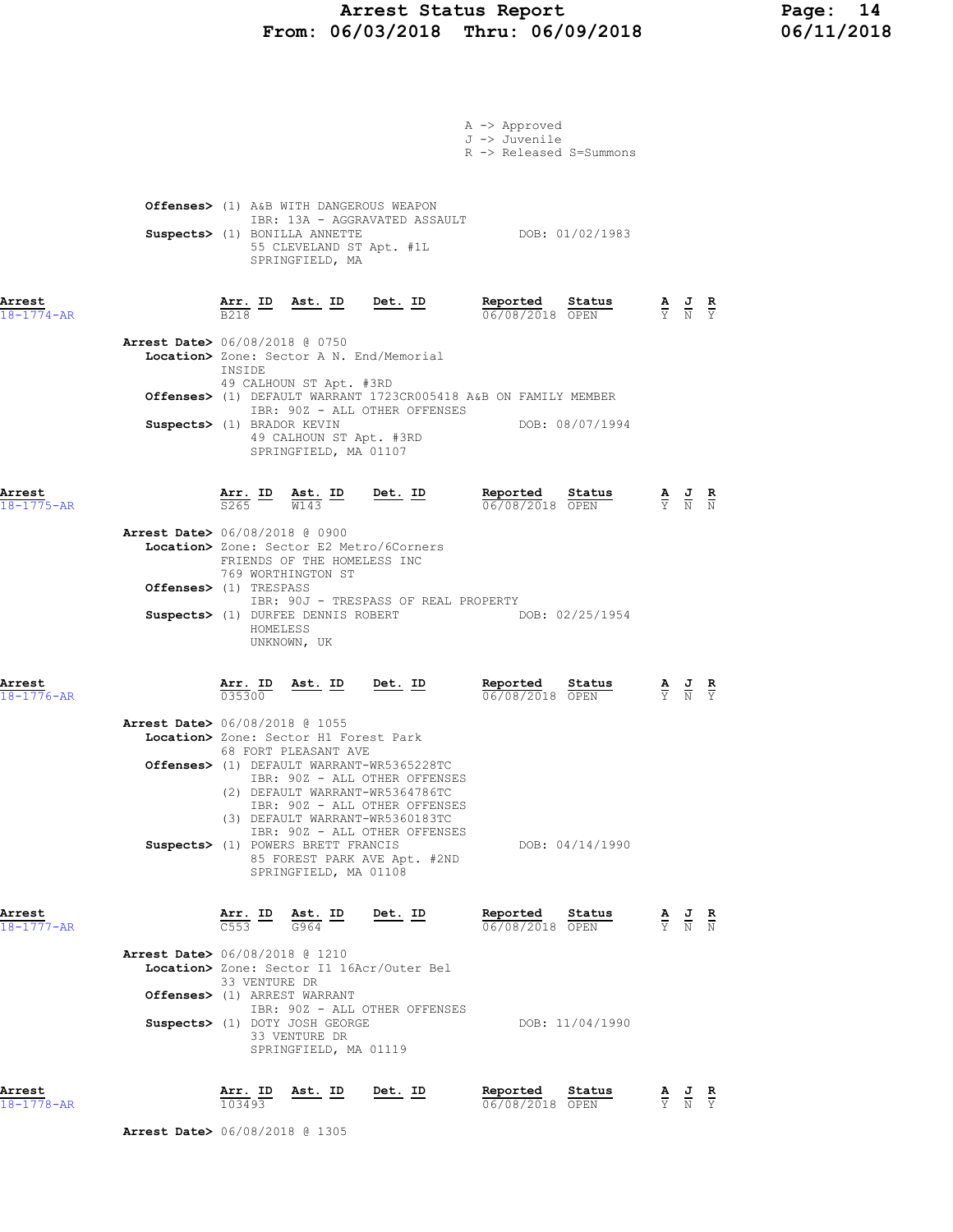### Arrest Status Report Page: 15 From: 06/03/2018 Thru: 06/09/2018 06/11/2018

|                                                                        |                                               |                                                                                                                                                    |                                                                                                                                                                                                                                                                                                                                                        | $A \rightarrow$ Approved<br>J -> Juvenile<br>R -> Released S=Summons |                                                                       |                                                                                                       |  |
|------------------------------------------------------------------------|-----------------------------------------------|----------------------------------------------------------------------------------------------------------------------------------------------------|--------------------------------------------------------------------------------------------------------------------------------------------------------------------------------------------------------------------------------------------------------------------------------------------------------------------------------------------------------|----------------------------------------------------------------------|-----------------------------------------------------------------------|-------------------------------------------------------------------------------------------------------|--|
|                                                                        | MAIN ST                                       | Suspects> (1) LANE BRETT STEVEN<br>17 GREENLEAF AVE                                                                                                | Location> Zone: Sector A N. End/Memorial<br>Offenses> (1) DEFAULT WARRANT-1645CR000008 POSS CLASS E, RECEIVE STOLEN PROPERTY +1200<br>IBR: 90Z - ALL OTHER OFFENSES<br>WEST SPRINGFIELD, MA 01089                                                                                                                                                      |                                                                      | DOB: 06/24/1985                                                       |                                                                                                       |  |
| Arrest<br>18-1779-AR<br><b>Arrest Date&gt;</b> 06/08/2018 @ 1656       |                                               |                                                                                                                                                    | $\frac{\texttt{Arr.}}{111413}$ $\frac{\texttt{Ast.}}{107773}$ Det. ID                                                                                                                                                                                                                                                                                  | <u>Reported</u><br>06/08/2018 OPEN                                   | $\frac{\text{Status}}{\text{OPTM}}$                                   | $\frac{\mathbf{A}}{\mathbf{Y}}$ $\frac{\mathbf{J}}{\mathbf{N}}$ $\frac{\mathbf{R}}{\mathbf{Y}}$       |  |
| Suspects> (1) COLON JUAN                                               | STATE ST                                      | Offenses> (1) ROBBERY, UNARMED<br>IBR: 120 - ROBBERY<br>***UNKNOWN***<br>SPRINGFIELD, MA                                                           | Location> Zone: Sector F2 Old&Upper Hill                                                                                                                                                                                                                                                                                                               |                                                                      | DOB: 05/04/1970                                                       |                                                                                                       |  |
| Arrest<br>$18 - 1780 - AR$<br><b>Arrest Date&gt;</b> 06/08/2018 @ 1746 | 103520<br>(2) SPEEDING                        | 1809 ROOSEVELT AVE<br>39 MANSFIELD ST Apt. #B                                                                                                      | Arr. ID Ast. ID Det. ID<br>Location> Zone: Sector G1 P.P./Boston Rd.<br>Offenses> (1) UNLICENSED OPERATION OF MV<br>IBR: 99 - TRAFFIC, TOWN BY-LAW OFFENSES<br>IBR: 99 - TRAFFIC, TOWN BY-LAW OFFENSES<br>(3) DEFAULT WARRANT 1742CR000927 CH 90 OFFENSES<br>IBR: 90Z - ALL OTHER OFFENSES<br>Suspects> (1) NOETZEL GIORDAN BAZYLE-LEE DOB: 01/25/1997 |                                                                      | <b>Reported Status A J R</b> $\frac{1}{06}/08/2018$ <b>OPEN F N N</b> |                                                                                                       |  |
| Arrest<br>18-1781-AR                                                   | K456                                          | SPRINGFIELD, MA 01108<br>Arr. ID Ast. ID<br>H544                                                                                                   | $Det. ID$                                                                                                                                                                                                                                                                                                                                              | Reported<br>$06/08/2018$ OPEN                                        | Status                                                                | $\frac{\mathbf{A}}{\overline{Y}}$ $\frac{\mathbf{J}}{\overline{N}}$ $\frac{\mathbf{R}}{\overline{N}}$ |  |
| Arrest Date> 06/08/2018 @ 1830                                         | EAST ST                                       | Suspects> (1) SANDERS JOSEPH JR<br>540 PAGE BLVD Apt. #REAR<br>SPRINGFIELD, MA                                                                     | Location> Zone: Sector C East Springfield<br>Offenses> (1) DRUG, POSSESS TO DISTRIB CLASS B, SUBSQ.<br>IBR: 35A - DRUG / NARCOTIC VIOLATIONS                                                                                                                                                                                                           |                                                                      | DOB: 06/13/1981                                                       |                                                                                                       |  |
| Arrest<br>$18 - 1782 - AR$<br><b>Arrest Date&gt;</b> 06/08/2018 @ 1830 | LYNNS SCAFOLDING<br>162 PAGE BLVD<br>HOMELESS | $\frac{\texttt{Arr.}}{\text{K456}}$ ID Ast. ID Det. ID<br>Offenses> (1) DRUG, POSSESS CLASS A<br>Suspects> (1) FLOYD JAMES LYLE<br>SPRINGFIELD, UK | Location> Zone: Sector C East Springfield<br>IBR: 35A - DRUG / NARCOTIC VIOLATIONS                                                                                                                                                                                                                                                                     | Reported Status<br>06/08/2018 OPEN                                   | DOB: 11/09/1959                                                       | $\frac{\mathbf{A}}{\mathbf{Y}}$ $\frac{\mathbf{J}}{\mathbf{N}}$ $\frac{\mathbf{R}}{\mathbf{Y}}$       |  |
| Arrest<br>$8 - 1783 - AR$                                              | $\frac{\texttt{Arr.}}{\texttt{L868}}$ ID      | $\underline{\text{Ast.}}$ ID<br>J976                                                                                                               | Det. ID                                                                                                                                                                                                                                                                                                                                                | Reported<br>06/08/2018 OPEN                                          | Status                                                                | $\frac{\mathbf{A}}{\overline{Y}}$ $\frac{\mathbf{J}}{\overline{N}}$ $\frac{\mathbf{R}}{\overline{N}}$ |  |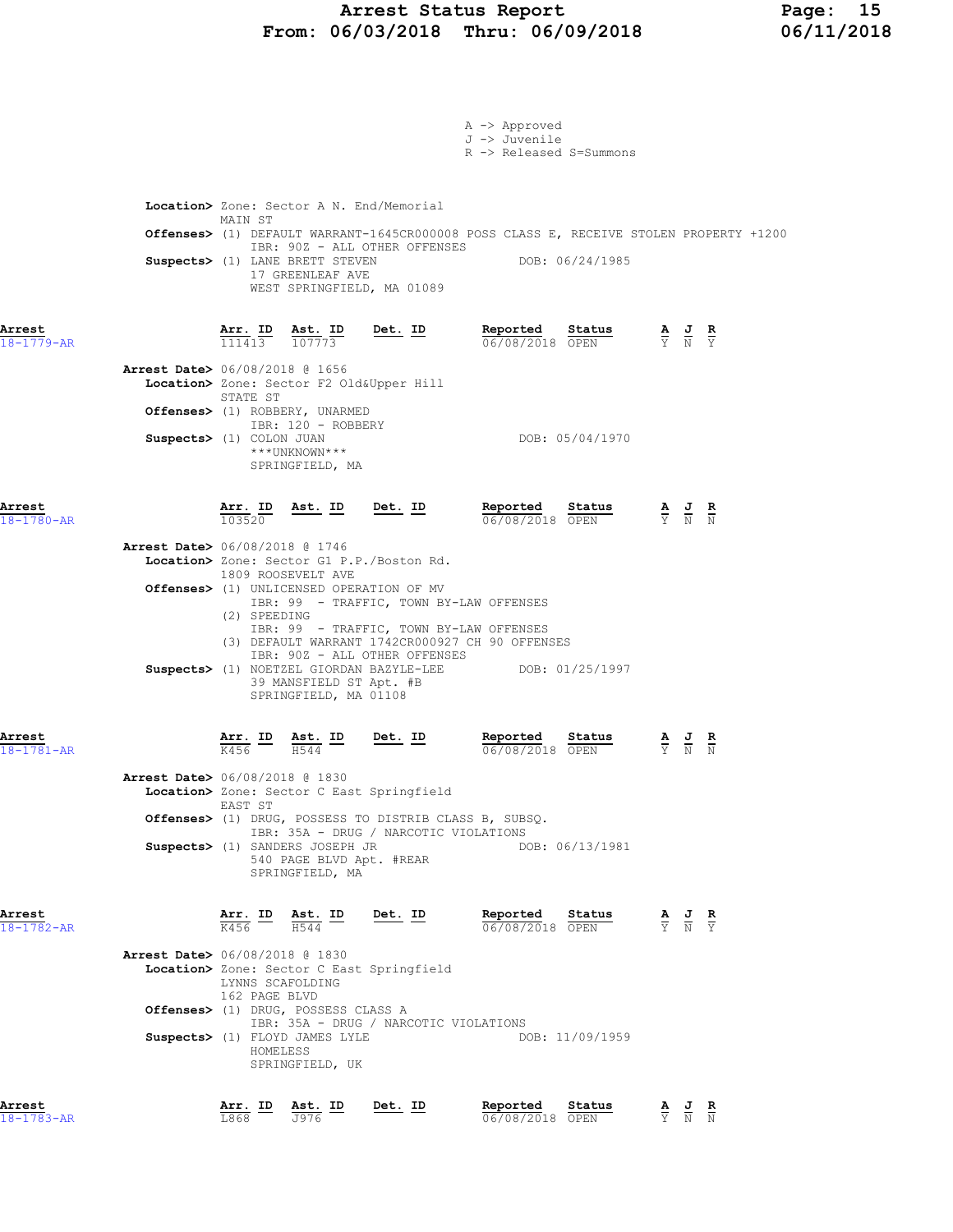### Arrest Status Report Page: 16 From: 06/03/2018 Thru: 06/09/2018 06/11/2018

|                            |                                                                                                                                                                                                        | $A \rightarrow$ Approved<br>J -> Juvenile<br>R -> Released S=Summons |                                                                                                 |
|----------------------------|--------------------------------------------------------------------------------------------------------------------------------------------------------------------------------------------------------|----------------------------------------------------------------------|-------------------------------------------------------------------------------------------------|
|                            | <b>Arrest Date&gt;</b> 06/08/2018 @ 2049<br>Location> Zone: Sector B2 Liberty Heights<br>CAREW ST                                                                                                      |                                                                      |                                                                                                 |
|                            | <b>Offenses&gt;</b> (1) LICENSE SUSPENDED/REVOKED, OP MV WITH<br>IBR: 99 - TRAFFIC, TOWN BY-LAW OFFENSES<br>(2) REGISTRATION SUSPENDED/REVOKED, OP MV WITH                                             |                                                                      |                                                                                                 |
|                            | IBR: 99 - TRAFFIC, TOWN BY-LAW OFFENSES<br>(3) PASSING VIOLATION<br>IBR: 99 - TRAFFIC, TOWN BY-LAW OFFENSES<br>(4) ARREST WARRANT<br>IBR: 90Z - ALL OTHER OFFENSES<br>Suspects> (1) EGAN DOMINIC JAMES | DOB: 04/05/1985                                                      |                                                                                                 |
|                            | 50 STEVENS ST<br>SPRINGFIELD, MA 01089                                                                                                                                                                 |                                                                      |                                                                                                 |
| Arrest<br>18-1784-AR       | $\frac{\texttt{Arr.}}{\texttt{M872}}$ ID $\frac{\texttt{Ast.}}{\texttt{M614}}$ ID<br><u>Det. ID</u>                                                                                                    | Reported<br>Status<br>06/08/2018 OPEN                                | $\frac{\mathbf{A}}{\mathbf{Y}}$ $\frac{\mathbf{J}}{\mathbf{N}}$ $\frac{\mathbf{R}}{\mathbf{Y}}$ |
|                            | <b>Arrest Date&gt;</b> 06/08/2018 @ 2110<br>Location> Zone: Sector F1 McKnight/Bay<br>BAY ST<br>Offenses> (1) ARSON OF DWELLING HOUSE                                                                  |                                                                      |                                                                                                 |
|                            | IBR: 200 - ARSON<br>Suspects> (1) ARNAU CHRISTIAN CRUZ<br>HOMELESS<br>SPRINGFIELD, UK                                                                                                                  | DOB: 03/06/1979                                                      |                                                                                                 |
| Arrest<br>$18 - 1785 - AR$ | Ast. ID<br><u>Det. ID</u><br>Arr. ID<br>112500<br>050444                                                                                                                                               | Reported<br>Status<br>06/08/2018 OPEN                                | $\frac{\mathbf{A}}{\mathbf{Y}}$ $\frac{\mathbf{J}}{\mathbf{N}}$ $\frac{\mathbf{R}}{\mathbf{N}}$ |
|                            | <b>Arrest Date&gt;</b> 06/08/2018 @ 2332<br>Location> Zone: Sector B1 Liberty Heights<br>PENACOOK ST                                                                                                   |                                                                      |                                                                                                 |
|                            | Offenses> (1) A&B ON POLICE OFFICER<br>IBR: 13B - SIMPLE ASSAULT<br>(2) LICENSE SUSPENDED, OP MV WITH, SUBSQ.OFF                                                                                       |                                                                      |                                                                                                 |
|                            | IBR: 99 - TRAFFIC, TOWN BY-LAW OFFENSES<br>(3) LEAVE SCENE OF PROPERTY DAMAGE<br>IBR: 99 - TRAFFIC, TOWN BY-LAW OFFENSES                                                                               |                                                                      |                                                                                                 |
|                            | (4) UNREGISTERED MOTOR VEHICLE<br>IBR: 99 - TRAFFIC, TOWN BY-LAW OFFENSES<br>(5) UNINSURED MOTOR VEHICLE<br>IBR: 99 - TRAFFIC, TOWN BY-LAW OFFENSES                                                    |                                                                      |                                                                                                 |
|                            | (6) RESIST ARREST<br>IBR: 13B - SIMPLE ASSAULT<br>(7) LEAVE SCENE OF PROPERTY DAMAGE                                                                                                                   |                                                                      |                                                                                                 |
|                            | IBR: 99 - TRAFFIC, TOWN BY-LAW OFFENSES<br>(8) MOTORCYCLE EQUIPMENT VIOLATION<br>IBR: 99 - TRAFFIC, TOWN BY-LAW OFFENSES<br>Suspects> (1) RIVERA GIOVANNI                                              | DOB: 08/12/1992                                                      |                                                                                                 |
|                            | 423 PAGE BLVD<br>SPRINGFIELD, MA                                                                                                                                                                       |                                                                      |                                                                                                 |
| Arrest<br>$18 - 1787 - AR$ | Arr. ID<br>Ast. ID<br>Det. ID<br>108864 103531                                                                                                                                                         | Reported<br>Status<br>06/09/2018 OPEN                                | $\frac{\mathbf{A}}{\mathbf{Y}}$ $\frac{\mathbf{J}}{\mathbf{N}}$ $\frac{\mathbf{R}}{\mathbf{N}}$ |
|                            | <b>Arrest Date&gt;</b> 06/09/2018 @ 0425<br>Location> Zone: Sector H2 Forest Park/EFP<br>25 VERMONT ST Apt. #2R<br>Offenses> (1) A&B ON POLICE OFFICER                                                 |                                                                      |                                                                                                 |
|                            | IBR: 13A - AGGRAVATED ASSAULT<br>(2) RESIST ARREST<br>IBR: 13B - SIMPLE ASSAULT                                                                                                                        |                                                                      |                                                                                                 |
|                            | Suspects> (1) BLAKLEY DALLAS E<br>267 COLLEGE Apt. #A<br>CHICOPEE, MA 01020                                                                                                                            | DOB: 06/11/1993                                                      |                                                                                                 |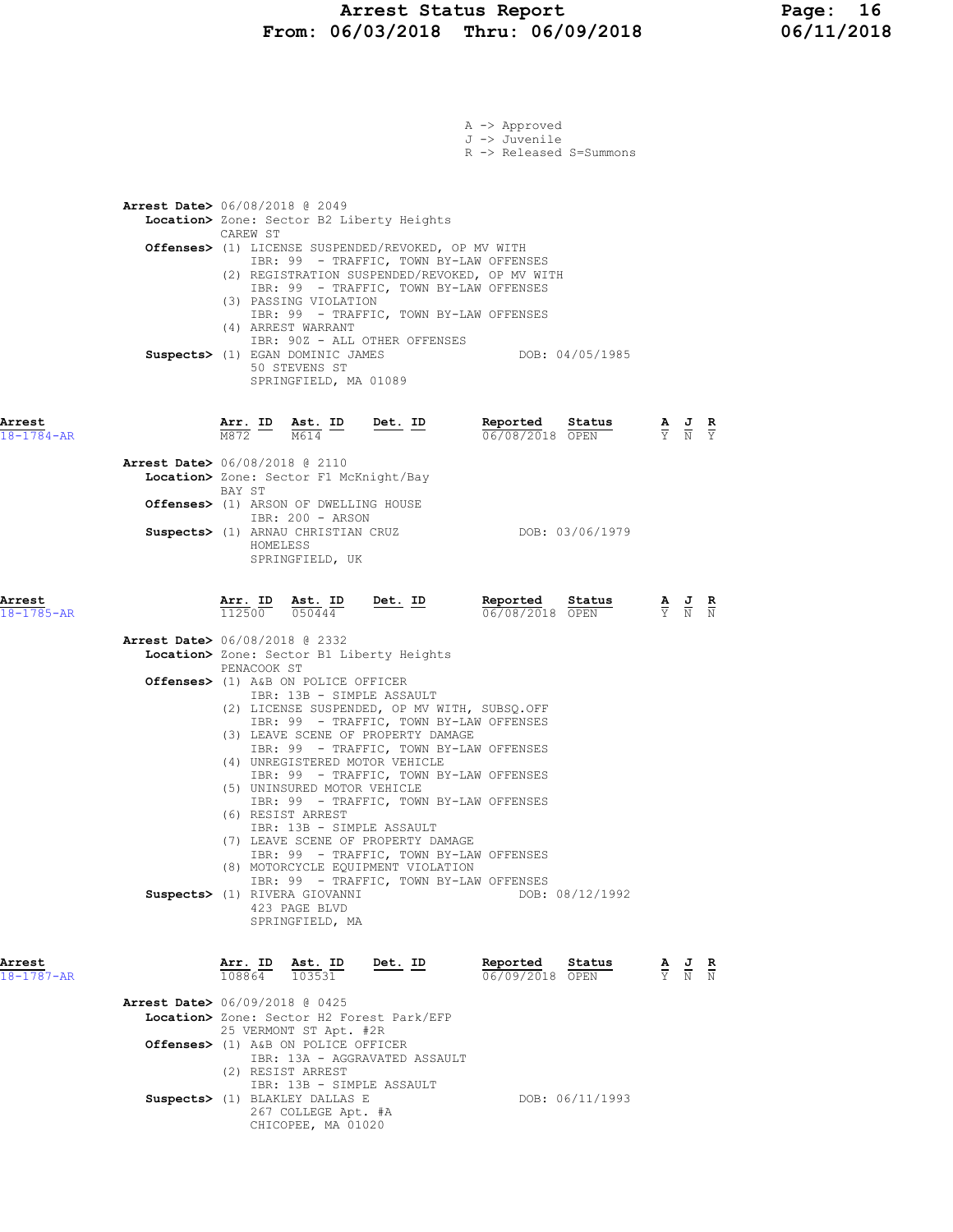# Arrest Status Report Page: 17<br>16/03/2018 Thru: 06/09/2018 06/11/2018 From:  $06/03/2018$  Thru:  $06/09/2018$

|  | A -> Approved |                         |
|--|---------------|-------------------------|
|  | J -> Juvenile |                         |
|  |               | R -> Released S=Summons |

| Arrest<br>$18 - 1788 - AR$               |                            | Arr. ID Ast. ID Det. ID<br>103389                                                                                                             |                                                                                                                                                              | Reported Status<br>06/09/2018 OPEN                                                                                                                                                                                                                                                                                                                                                                         | $\frac{\mathbf{A}}{\mathbf{Y}}$ $\frac{\mathbf{J}}{\mathbf{N}}$ $\frac{\mathbf{R}}{\mathbf{N}}$  |  |
|------------------------------------------|----------------------------|-----------------------------------------------------------------------------------------------------------------------------------------------|--------------------------------------------------------------------------------------------------------------------------------------------------------------|------------------------------------------------------------------------------------------------------------------------------------------------------------------------------------------------------------------------------------------------------------------------------------------------------------------------------------------------------------------------------------------------------------|--------------------------------------------------------------------------------------------------|--|
| <b>Arrest Date&gt;</b> 06/09/2018 @ 0715 |                            | 1230 EAST COLUMBUS AVE<br>Suspects> (1) TORRES BRANDON RENAN<br>44 AMITY ST<br>HARTFORD, CT 06106-1051                                        | Location> Zone: Sector E1 Metro/South End<br>Offenses> (1) UNLICENSED OPERATION OF MV                                                                        | IBR: 99 - TRAFFIC, TOWN BY-LAW OFFENSES<br>DOB: 12/29/1993                                                                                                                                                                                                                                                                                                                                                 |                                                                                                  |  |
| Arrest<br>18-1789-AR                     | $\overline{C}240$          |                                                                                                                                               |                                                                                                                                                              | Arr. ID Ast. ID Det. ID Reported<br>Status<br>06/09/2018 OPEN                                                                                                                                                                                                                                                                                                                                              | $\frac{A}{Y}$ $\frac{J}{N}$ $\frac{R}{N}$                                                        |  |
| <b>Arrest Date&gt;</b> 06/09/2018 @ 1736 | ZONE MARKET<br>770 MAIN ST |                                                                                                                                               | Location> Zone: Sector E1 Metro/South End<br>Offenses> (1) VIOL. OF CITY ORD. - Open Container                                                               |                                                                                                                                                                                                                                                                                                                                                                                                            |                                                                                                  |  |
|                                          |                            | Suspects> (1) AYALA LUIS ANGEL JR<br>54 GROVER ST Apt. #2FL<br>SPRINGFIELD, MA 01104                                                          | IBR: 90Z - ALL OTHER OFFENSES                                                                                                                                | DOB: 03/14/1988                                                                                                                                                                                                                                                                                                                                                                                            |                                                                                                  |  |
| Arrest<br>$18 - 1790 - AR$               | 101942                     | $\overline{c802}$                                                                                                                             | Arr. ID Ast. ID Det. ID                                                                                                                                      | Reported<br>Status<br>06/09/2018 OPEN                                                                                                                                                                                                                                                                                                                                                                      | $\frac{\mathbf{A}}{\mathbf{Y}}$ $\frac{\mathbf{J}}{\mathbf{N}}$ $\frac{\mathbf{R}}{\mathbf{Y}}$  |  |
| <b>Arrest Date&gt;</b> 06/09/2018 @ 1710 | BAY ST                     | Location> Zone: Sector F1 McKnight/Bay                                                                                                        |                                                                                                                                                              |                                                                                                                                                                                                                                                                                                                                                                                                            |                                                                                                  |  |
|                                          |                            | (4) UNINSURED MOTOR VEHICLE<br>(7) NUMBER PLATE VIOLATION<br>Suspects> (1) DIAZ JULIO TITO<br>105 ALDEN ST Apt. #2FL<br>SPRINGFIELD, MA 01105 | IBR: 35A - DRUG / NARCOTIC VIOLATIONS<br>(3) UNREGISTERED MOTOR VEHICLE<br>(5) NUMBER PLATE VIOLATION TO CONCEAL ID<br>IBR: 35A - DRUG / NARCOTIC VIOLATIONS | <b>Offenses&gt;</b> (1) LICENSE SUSPENDED, OP MV WITH, SUBSQ.OFF<br>IBR: 99 - TRAFFIC, TOWN BY-LAW OFFENSES<br>(2) DRUG, POSSESS TO DISTRIB CLASS D, SUBSQ.<br>IBR: 99 - TRAFFIC, TOWN BY-LAW OFFENSES<br>IBR: 99 - TRAFFIC, TOWN BY-LAW OFFENSES<br>IBR: 99 - TRAFFIC, TOWN BY-LAW OFFENSES<br>(6) DRUG, POSSESS TO DISTRIB CLASS B, SUBSQ.<br>IBR: 99 - TRAFFIC, TOWN BY-LAW OFFENSES<br>DOB: 10/05/1990 |                                                                                                  |  |
| Arrest<br>$18 - 1792 - AR$               | Arr. ID<br>112466          | Ast. ID<br>112468                                                                                                                             | <u>Det.</u> ID                                                                                                                                               | Reported<br>Status<br>06/09/2018 OPEN                                                                                                                                                                                                                                                                                                                                                                      | $\frac{\mathbf{A}}{\mathbf{Y}}$ $\frac{\mathbf{J}}{\mathbf{N}}$<br>$rac{\mathbf{R}}{\mathrm{Y}}$ |  |
| <b>Arrest Date&gt;</b> 06/09/2018 @ 2020 | E BRUNDRETH ST             |                                                                                                                                               | Location> Zone: Sector G1 P.P./Boston Rd.<br>Offenses> (1) UNLICENSED OPERATION OF MV                                                                        | IBR: 99 - TRAFFIC, TOWN BY-LAW OFFENSES                                                                                                                                                                                                                                                                                                                                                                    |                                                                                                  |  |
|                                          |                            | Suspects> (1) JONES WALTER HAMIID<br>748 STATE ST Apt. #2B                                                                                    | (2) SPEEDING IN VIOL SPECIAL REGULATION<br>(3) UNREGISTERED MOTOR VEHICLE                                                                                    | IBR: 99 - TRAFFIC, TOWN BY-LAW OFFENSES<br>IBR: 99 - TRAFFIC, TOWN BY-LAW OFFENSES<br>DOB: 10/29/1995                                                                                                                                                                                                                                                                                                      |                                                                                                  |  |

SPRINGFIELD, MA 01108